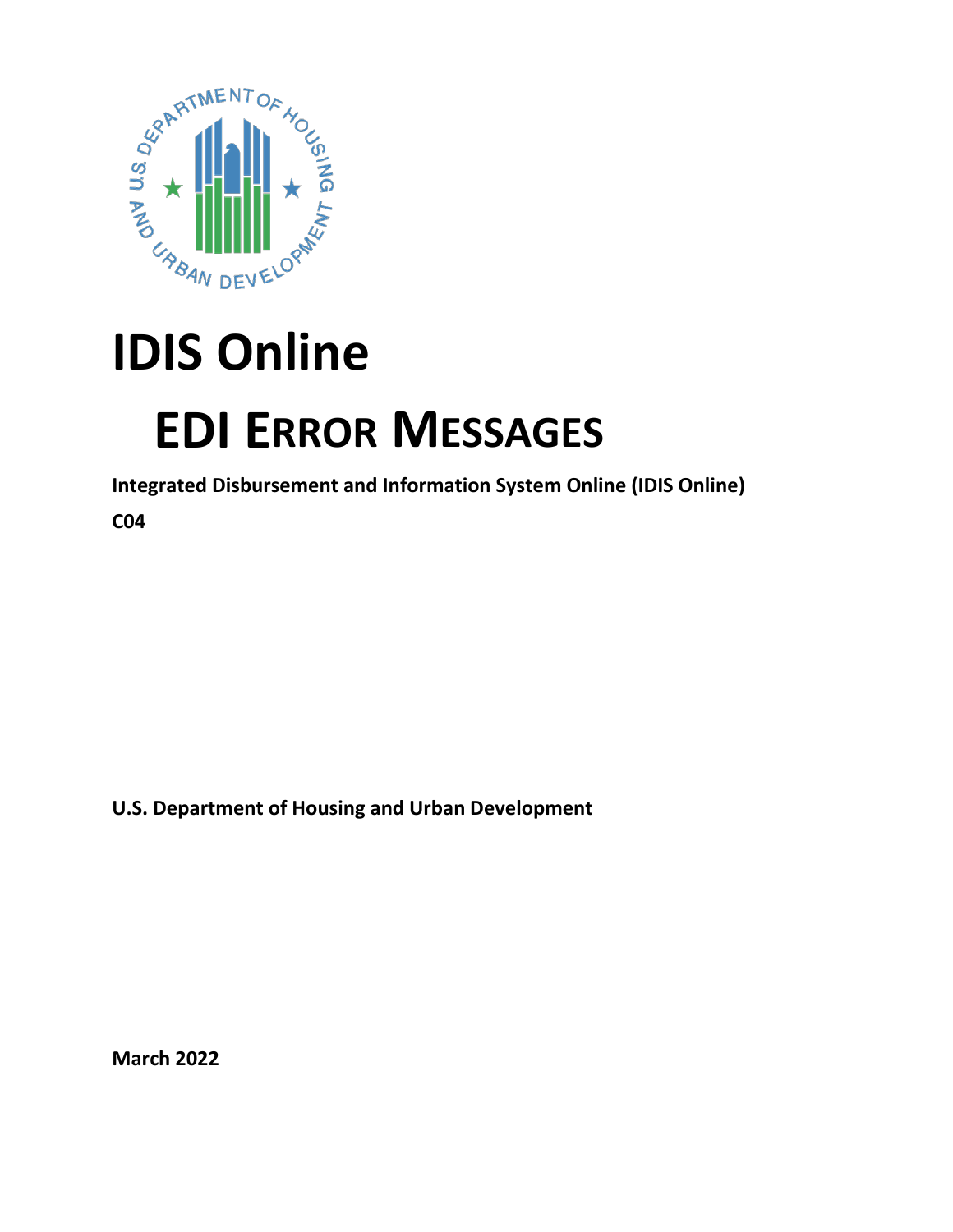

## **IDIS Online EDI Error Messages Revision Sheet**

| <b>Date</b> | <b>Revision Description</b>                                                                                                      |
|-------------|----------------------------------------------------------------------------------------------------------------------------------|
| 11/16/2001  | Added error messages 371 to 376 in release 6.5.                                                                                  |
| 01/31/2002  | Added error messages 377 and 378 in release 6.6.                                                                                 |
| 04/23/2002  | Added error messages 379 to 413 in release 6.7.                                                                                  |
| 09/27/2002  | Added error message 414 for release 6.9.                                                                                         |
| 11/29/2002  | Added error message 415 to 430 for release 7.0.                                                                                  |
| 02/28/2003  | Added error message 431 to 434 for release 7.1.                                                                                  |
| 03/18/2004  | Added error messages 435 through 482 for release 8.0.                                                                            |
| 09/16/2004  | Added error messages 483 through 507 for release 8.3. Changed processing on BEN data<br>for CDBG to allow 0 and to handle nulls. |
| 07/12/2005  | Added error messages 508 through 514 for release 8.7.                                                                            |
| 11/28/2005  | Added error messages 515 through 540 for release 9.0.                                                                            |
| 05/06       | Added error messages 541 through 576 for release 10.0.                                                                           |
| 04/07       | Added error message 577 through 590 for release 10.2.                                                                            |
| 02/15/2008  | Changed error message 563 for release 10.3.3.                                                                                    |
| 09/11/2009  | Added error messages for IDIS-Online Release; old message numbers have been retired.                                             |
| 09/18/2009  | Updated message text for errors 1144 and 1292.                                                                                   |
| 10/08/2009  | Updated message text for error 1388.                                                                                             |
| 11/10/2009  | Added error 1550, Updated message text for errors 1356, 1358, 1359, 1360.                                                        |
| 01/13/2010  | Added error 1551, 1552, 1553, 1554. Updated message text for errors 1297, 1298, 1299,<br>1300.                                   |
| 02/18/2010  | Updated message text for error 1543.                                                                                             |
| 03/09/2010  | Added error messages 1555 - 1562.                                                                                                |
| 06/22/2010  | Added Error 1563 through 1569. Updated message text for error 1543.                                                              |
| 09/07/2010  | Added error message 1570. Updated message text for error 1050.                                                                   |
| 12/08/2010  | Added error messages 1571, 1582. Updated message text for errors 1245 and 1247.                                                  |
| 04/28/2011  | Added error messages 1583 - 1592.                                                                                                |
| 07/05/2011  | Added error messages 1593 - 1595.                                                                                                |
| 10/19/2011  | Updated message text for errors 1379. Added error messages 1596 - 1602.                                                          |
| 12/09/2011  | Added error messages 1603 - 1644. Updated message text for errors 1407, 1457 and 1473.                                           |
| 05/03/2012  | Added error messages 1645 - 1653.                                                                                                |
| 09/04/2012  | Added error messages 1654 - 1655.                                                                                                |
| 04/29/2013  | Added error messages 1656-1657.                                                                                                  |
| 11/05/2013  | Added error messages 1658-1659.                                                                                                  |
| 02/09/2014  | Added error messages 1660 - 1661.                                                                                                |
| 03/21/2017  | Added error messages 1662 - 1666.                                                                                                |
| 03/07/2018  | Added error messages 1667 - 1670.                                                                                                |
| 07/30/2019  | Added error messages 1671 - 1672.                                                                                                |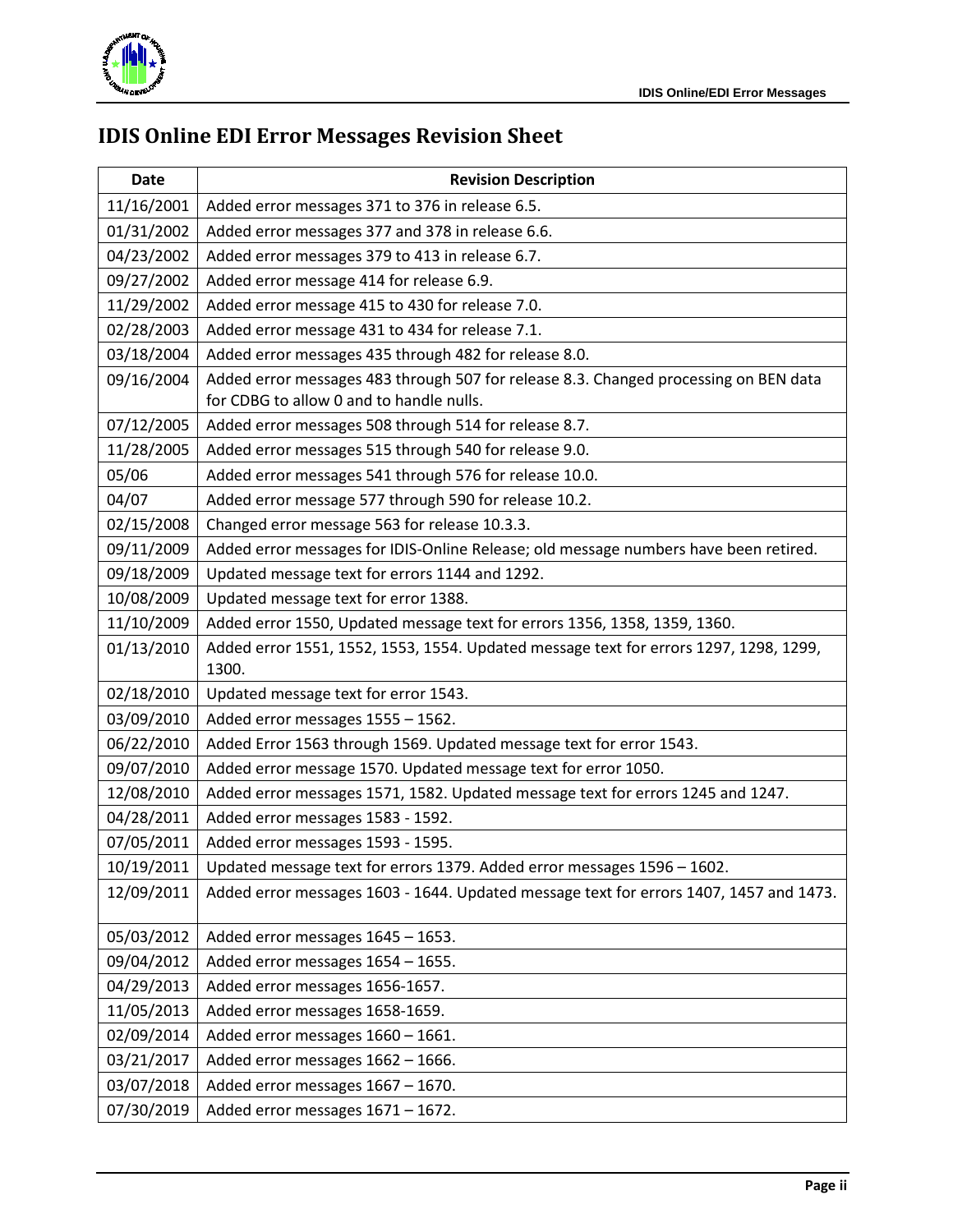

| 6/12/2020    | Updated references to TIN. The TIN NUM field contains the grantee's Employer<br>Identification Number. The Employer Identification Number (EIN) is a type of TIN issued by<br>the IRS to identify a business entity. An EIN is not associated with an individual and as such<br>is not PII. |
|--------------|---------------------------------------------------------------------------------------------------------------------------------------------------------------------------------------------------------------------------------------------------------------------------------------------|
| 03/03/2022 1 | Updated HOME activity record layouts to incorporate HOME-ARP related changes. New<br>data elements and error messages added.                                                                                                                                                                |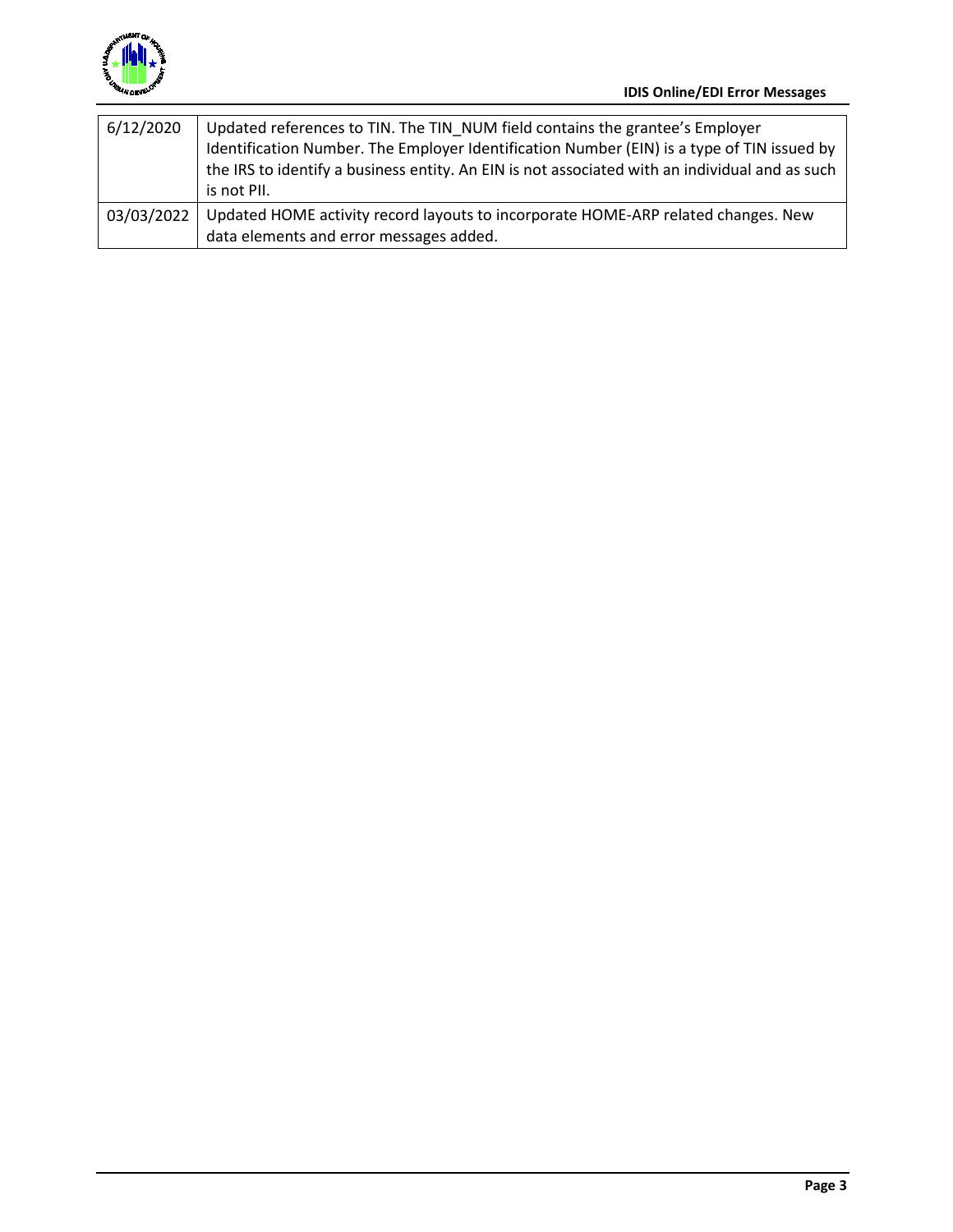

## **IDIS ONLINE/EDI ERROR MESSAGES**

IDIS processes the EDI transactions you send it. If, however, there is an error in an EDI transaction, then IDIS returns the transaction with an IDIS / EDI Error Message Number. Use this number to find the corresponding IDIS/EDI Error Message Description in the list below. Once you find the description, correct the error and resubmit the IDIS/EDI transaction.

| <b>IDIS/EDI</b> | IDIS/EDI Error Description.                                                                                                      |
|-----------------|----------------------------------------------------------------------------------------------------------------------------------|
| Error No.       |                                                                                                                                  |
| 1000            | Invalid Grantee EIN.                                                                                                             |
| 1001            | Plan year not found for grantee.                                                                                                 |
| 1002            | Plan year must be between 1972 and <current +="" 1="" year="">.</current>                                                        |
| 1003            | idis_proj_id not found.                                                                                                          |
| 1004            | Data format invalid ( <regex>).</regex>                                                                                          |
| 1005            | Access Grantee EIN cannot match Grantee EIN.                                                                                     |
| 1006            | Invalid Access Grantee EIN.                                                                                                      |
| 1007            | Project Status ID must be 1 or 4.                                                                                                |
| 1008            | Project status ID cannot be set to 4 (cancelled) because it has associated activities.                                           |
| 1009            | One or more program area amount must be greater than \$0.00.                                                                     |
| 1013            | idis_actv_id not found.                                                                                                          |
| 1018            | Activity status must be changed to Open before any other changes can be made.                                                    |
| 1019            | actv_completed_dt must be equal to or later than init_funding_dt.                                                                |
| 1020            | Funds must be deobligated before completing the activity.                                                                        |
| 1021            | Activity CDBG completion validation is disabled but activity has CDBG data. Activity status<br>cannot be changed to completed.   |
| 1022            | Activity ESG completion validation is disabled but activity has ESG data. Activity status<br>cannot be changed to completed.     |
| 1023            | Activity HOME completion validation is disabled but activity has HOME data. Activity status<br>cannot be changed to completed.   |
| 1024            | Activity HOPWA completion validation is disabled but activity has HOPWA data. Activity<br>status cannot be changed to completed. |
| 1025            | Activity has CDBG path but no draws from CDBG money.                                                                             |
| 1026            | Activity CDBG must be ready to fund before activity can be completed.                                                            |
| 1027            | Activity CDBG requires a performance objective.                                                                                  |
| 1028            | Activity CDBG requires a performance outcome.                                                                                    |
| 1029            | Activity CDBG racial data by household must be reported.                                                                         |
| 1031            | Activity CDBG racial data by persons must be reported.                                                                           |
| 1033            | Activity CDBG must have number of low/mod people benefitting greater than 0.                                                     |
| 1034            | Activity CDBG total persons by income does not match total by race.                                                              |
| 1036            | Activity CDBG total expected jobs (full-time jobs or part time hours) must be greater than                                       |
|                 | zero.                                                                                                                            |
| 1037            | Activity CDBG total actual created or retained jobs (full-time jobs or part time hours) must<br>be greater than zero.            |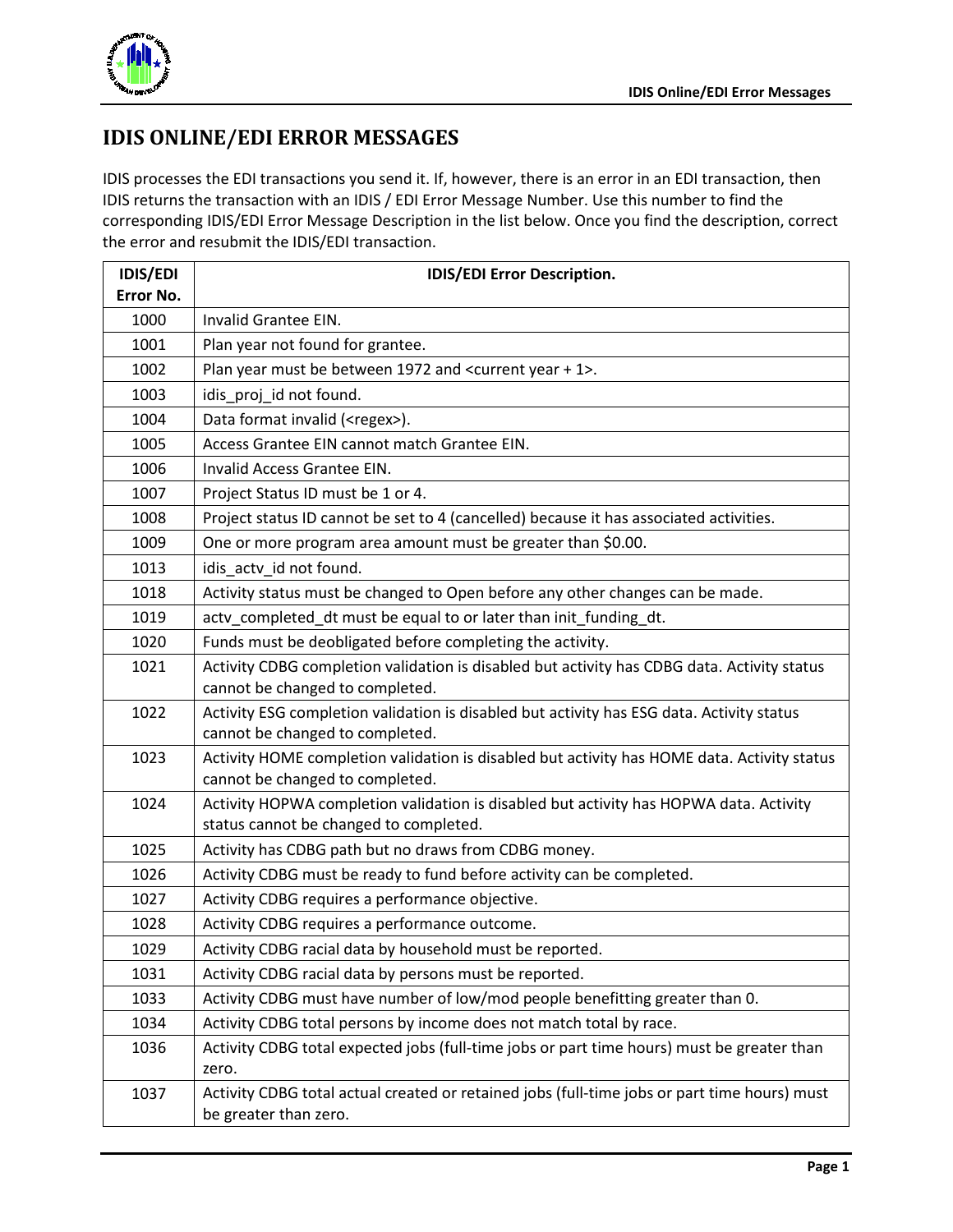

| 1038 | Activity CDBG total number benefiting (total of all race codes) must equal FTE jobs.                                                                                                                                          |
|------|-------------------------------------------------------------------------------------------------------------------------------------------------------------------------------------------------------------------------------|
| 1039 | Activity CDBG total number benefiting (total all race codes) cannot be less than the total<br>FTE jobs.                                                                                                                       |
| 1040 | Activity CDBG there must be at least one county code/census tract/block group identified<br>OR the activity must note that it encompasses the entire area for the grantee.                                                    |
| 1041 | Activity CDBG percent low/mod must be greater than zero.                                                                                                                                                                      |
| 1042 | Activity CDBG must indicate the number of brownfield acres remediated. (i.e., number of<br>acres must be > zero).                                                                                                             |
| 1043 | Activity CDBG must have a target area name.                                                                                                                                                                                   |
| 1044 | Activity CDBG must have a target area revitalization type.                                                                                                                                                                    |
| 1045 | Activity CDBG must have value greater than zero for With New or Continuing Access to a<br>Service or Benefit, With Improved Access to a Service or Benefit, or Receive a Service or<br>Benefit that is No Longer Substandard. |
| 1046 | Activity CDBG low/mod population must equal number of people with new access plus<br>number with improved access + number received from no longer sub-standard benefit.                                                       |
| 1047 | Activity CDBG total benefitting from actual accomplishments must equal number of people<br>with new access plus number with improved access plus number received from no longer<br>sub-standard benefit.                      |
| 1048 | Activity CDBG total number of beneficiaries must equal number of people with new access<br>plus number with improved access + number received from no longer sub-standard<br>benefit.                                         |
| 1049 | Activity CDBG at least one year of performance measure data must be present in order to<br>complete the activity.                                                                                                             |
| 1050 | Total number of affordable units for all years must be > 0 if accomplishments by race are ><br>0.                                                                                                                             |
| 1051 | Activity CDBG number of rehab rental units must be greater than zero for all years 2006<br>and later.                                                                                                                         |
| 1052 | Activity CDBG number of STRA must be greater than zero for all years 2006 and later.                                                                                                                                          |
| 1053 | Activity CDBG number of homeless prevention must be greater than zero for all years 2006<br>and later.                                                                                                                        |
| 1054 | Activity CDBG actual jobs created greater than zero must have job categories defined for all<br>years 2006 and later.                                                                                                         |
| 1055 | Activity CDBG actual jobs retained greater than zero must have job categories defined for<br>all years 2006 and later.                                                                                                        |
| 1056 | Activity has ESG path but no draws from ESG money.                                                                                                                                                                            |
| 1057 | Activity ESG must be ready to fund before activity can be completed.                                                                                                                                                          |
| 1058 | Activity ESG categorized as Homeless Prevention or Homeless Assistance must have at least<br>one Housing and Services category specified.                                                                                     |
| 1059 | Activity ESG categorized as Homeless Prevention or Homeless Assistance must have<br>performance objective and performance outcome specified.                                                                                  |
| 1061 | Activity has HOME path but no draws from HOME money.                                                                                                                                                                          |
| 1062 | Activity HOME must be ready to fund before activity can be completed.                                                                                                                                                         |
| 1063 | Activity HOME sum of property fund amounts must equal sum of drawn.                                                                                                                                                           |
| 1064 | Activity HOME TBRA activity must have at least one beneficiary.                                                                                                                                                               |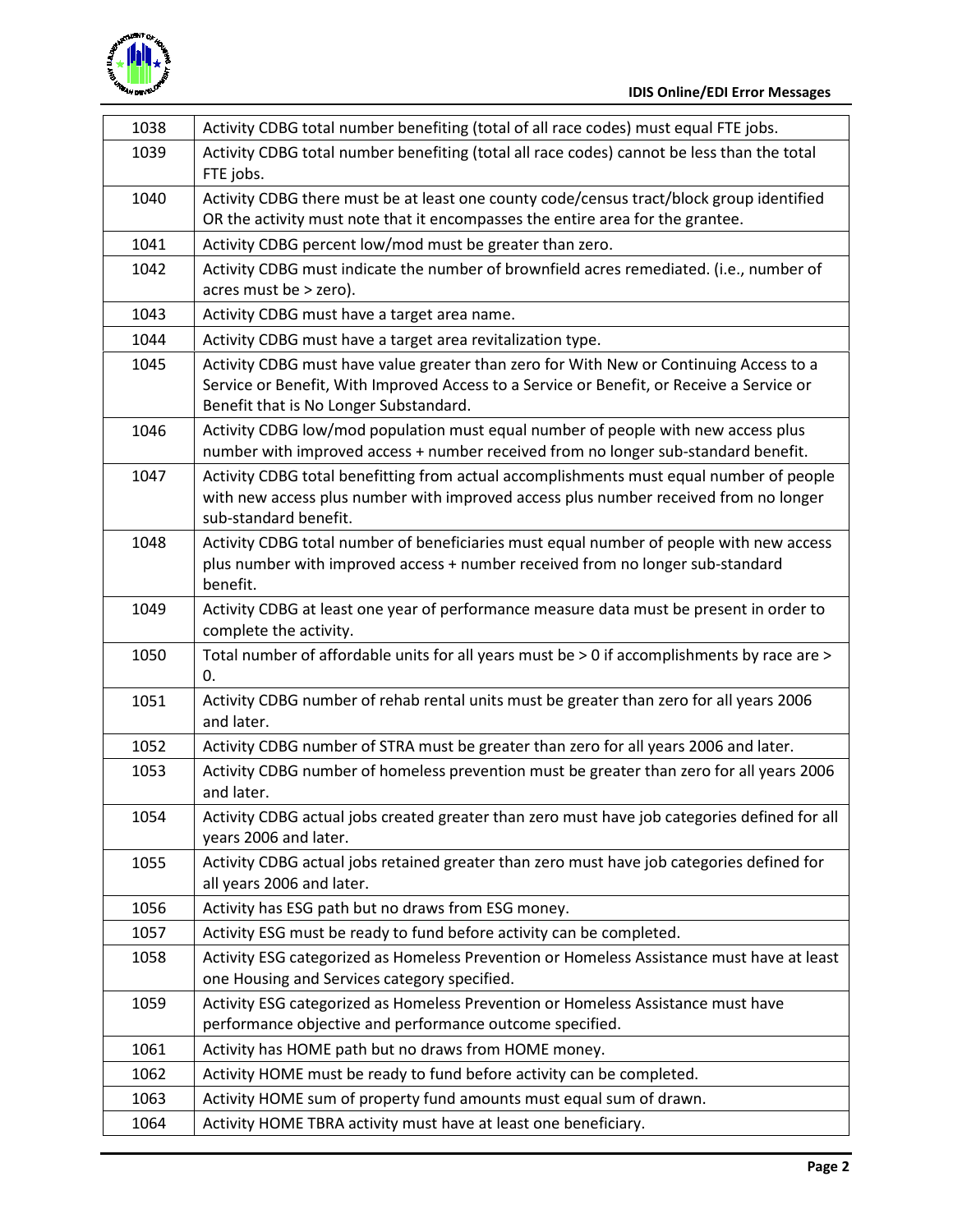

| 1065 | Activity HOME multi-address activity must have at least two addresses.                                                           |
|------|----------------------------------------------------------------------------------------------------------------------------------|
| 1066 | Activity HOME addresses must have associated beneficiary and fund data.                                                          |
| 1068 | Activity HOME completed units must match number of beneficiary units.                                                            |
| 1070 | Activity HOME CHDO loan total does not equal CHDO drawn total.                                                                   |
| 1071 | Activity HOME CHDO loan activity must have amount for each down payment assistance                                               |
|      | property.                                                                                                                        |
| 1072 | Activity HOME - at least 20% of the beneficiaries must have a median income category 50%                                         |
|      | or less.                                                                                                                         |
| 1073 | Activity HOME - for rental, homebuyer, and homebuyer properties, only one unit can be                                            |
|      | owner occupied.                                                                                                                  |
| 1074 | Activity HOME - for homebuyer, and homebuyer properties exactly one unit must be owner                                           |
| 1075 | occupied.                                                                                                                        |
| 1076 | Activity HOME - for each property, the initial price must not exceed the total reported cost.                                    |
|      | Activity has HOPWA path but no draws from HOPWA money.<br>Activity HOPWA must be ready to fund before activity can be completed. |
| 1077 |                                                                                                                                  |
| 1080 | Invalid idis_actv_id.                                                                                                            |
| 1081 | Activity status is not open.                                                                                                     |
| 1089 | Colonia value of 1 (Y) only valid for California, New Mexico, Arizona, and Texas grantees.                                       |
| 1093 | National objective code not valid for matrix code.                                                                               |
| 1094 | UOG LG does not exist or is not an LG grantee.                                                                                   |
| 1095 | Cannot assign UOG LG EIN to a non-state grantee activity.                                                                        |
| 1096 | Obligated date is only valid for state grantees.                                                                                 |
| 1097 | Obligated date is only valid for activities with a national objective code.                                                      |
| 1098 | Accomplishment type code not valid for given matrix and national objective codes.                                                |
| 1099 | Accomplishment type code not valid for state grantee.                                                                            |
| 1100 | Proposed Val must be greater than 0 when national objective is defined.                                                          |
| 1106 | other_idis_actv_id not found.                                                                                                    |
| 1108 | Carryout type must be provided when activity is carried out by another grantee.                                                  |
| 1109 | Organization categorized as must be provided when activity is not carried out by another                                         |
|      | grantee.                                                                                                                         |
| 1110 | Other grantee org not found by name or not unique for the grantee state.                                                         |
| 1111 | Other grantee org must be provided when activity is not carried out by another grantee.                                          |
| 1114 | Remediate acres (brownfield) only valid for activities with CDBG brownfield SP Chars<br>record.                                  |
| 1115 | Remediate acres (brownfield) must be greater than 0.                                                                             |
| 1118 | Float fund due date is required when activity is flagged as float fund.                                                          |
| 1119 | Float balance must be greater than 0 when activity is flagged as float fund.                                                     |
| 1124 | Target area type must be CDFI area if national objective is low/mod commercial                                                   |
|      | development financial institution benefit.                                                                                       |
| 1125 | Target area name is required when target area type is provided.                                                                  |
| 1126 | Target area name not found.                                                                                                      |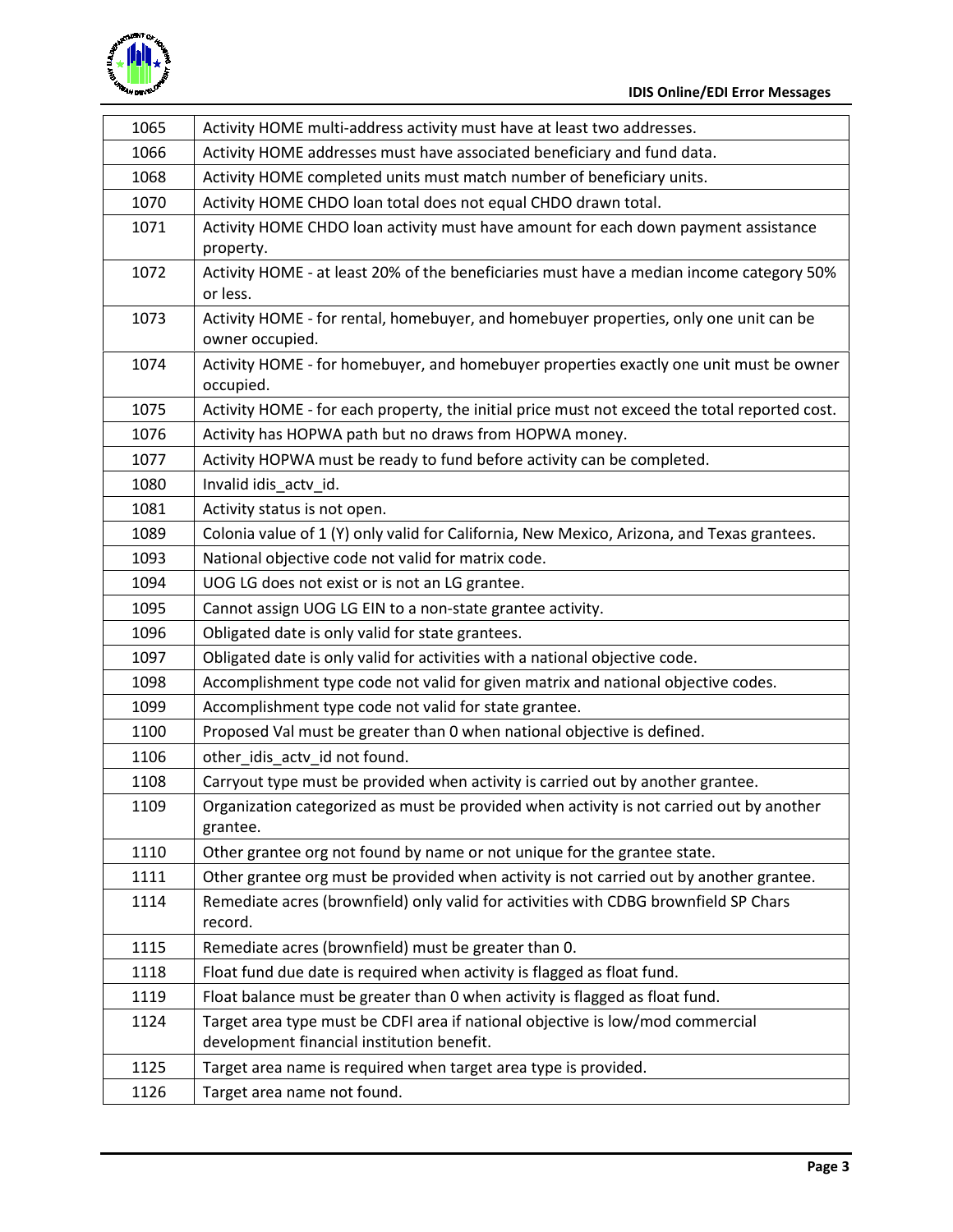

| 1128 | Address 1 is required for activity with entitlement or insular area grantee and with national<br>objective.                                |
|------|--------------------------------------------------------------------------------------------------------------------------------------------|
| 1131 | City is required when address 1 is provided.                                                                                               |
| 1132 | State is required when address 1 is provided.                                                                                              |
| 1133 | First 5 digits of zip code are required when address 1 is provided.                                                                        |
| 1134 | LMA survey flag only valid for LMA* national objectives.                                                                                   |
| 1135 | LMA capped flag only valid for LMA* national objectives.                                                                                   |
| 1136 | LMA capped flag of U (uncapped) only valid if grantee has uncapped LMISD data.                                                             |
| 1137 | LMA capped flag of C (capped) only valid for entitlement grantees.                                                                         |
| 1138 | LM total only valid for LMA* national objectives.                                                                                          |
| 1139 | LM total required for state grantees.                                                                                                      |
| 1140 | LM total required for entitlement grantees and survey required.                                                                            |
| 1141 | LM population only valid for LMA* national objectives.                                                                                     |
| 1142 | LM population required for state grantees.                                                                                                 |
| 1143 | LM population required for entitlement grantees and survey required.                                                                       |
| 1144 | LM total and LM population must be greater than zero.                                                                                      |
| 1145 | LM percent cannot be less than 51% for non-exception grantee.                                                                              |
| 1146 | LM percent cannot be less than <exception percent="">% for exception grantee.</exception>                                                  |
| 1147 | All area flag only valid for national objective LMA*.                                                                                      |
| 1148 | All area flag only valid for entitlement grantee.                                                                                          |
| 1149 | All area flag only valid for census tract.                                                                                                 |
| 1150 | Multi-unit housing flag required for national objective LMH*.                                                                              |
| 1151 | Multi-unit housing flag required for national objective SB*/URG and matrix code 01, 05R,<br>12, 14A, 14B, 14C, 14D, 14F, 14G, 14I, or 16A. |
| 1152 | Rental housing flag required for national objective LMH*.                                                                                  |
| 1153 | Rental housing flag required for national objective SB*/URG and matrix code 01, 05R, 12,<br>14A, 14B, 14C, 14D, 14F, 14G, 14I, or 16A.     |
| 1154 | LMC NL flag of yes (1) only valid for national objective LMC*.                                                                             |
| 1155 | LMC PB flag of yes (1) only valid for national objective LMC*.                                                                             |
| 1156 | LMC PB flag value of yes (1) is not valid when LMC NL flag is also yes (1).                                                                |
| 1157 | Multi-housing units at start only valid if multi-housing flag is yes (1).                                                                  |
| 1158 | Multi-housing units at start must be greater than zero.                                                                                    |
| 1159 | Multi-housing units occupied at start only valid if multi-housing flag is yes (1).                                                         |
| 1160 | Multi-housing units occupied at start must be greater than zero.                                                                           |
| 1161 | Multi-housing units occupied at start that are low/mod only valid if multi-housing flag is yes                                             |
|      | (1).                                                                                                                                       |
| 1162 | Multi-housing units occupied at start that are low/mod cannot be greater than total multi-                                                 |
|      | housing units occupied at start.                                                                                                           |
| 1163 | Multi-housing units at completion only valid if multi-housing flag is yes (1).                                                             |
| 1164 | Multi-housing units at completion must be greater than zero.                                                                               |
| 1165 | Multi-housing units occupied at completion only valid if multi-housing flag is yes (1).                                                    |
| 1166 | Multi-housing units occupied at completion must be greater than zero.                                                                      |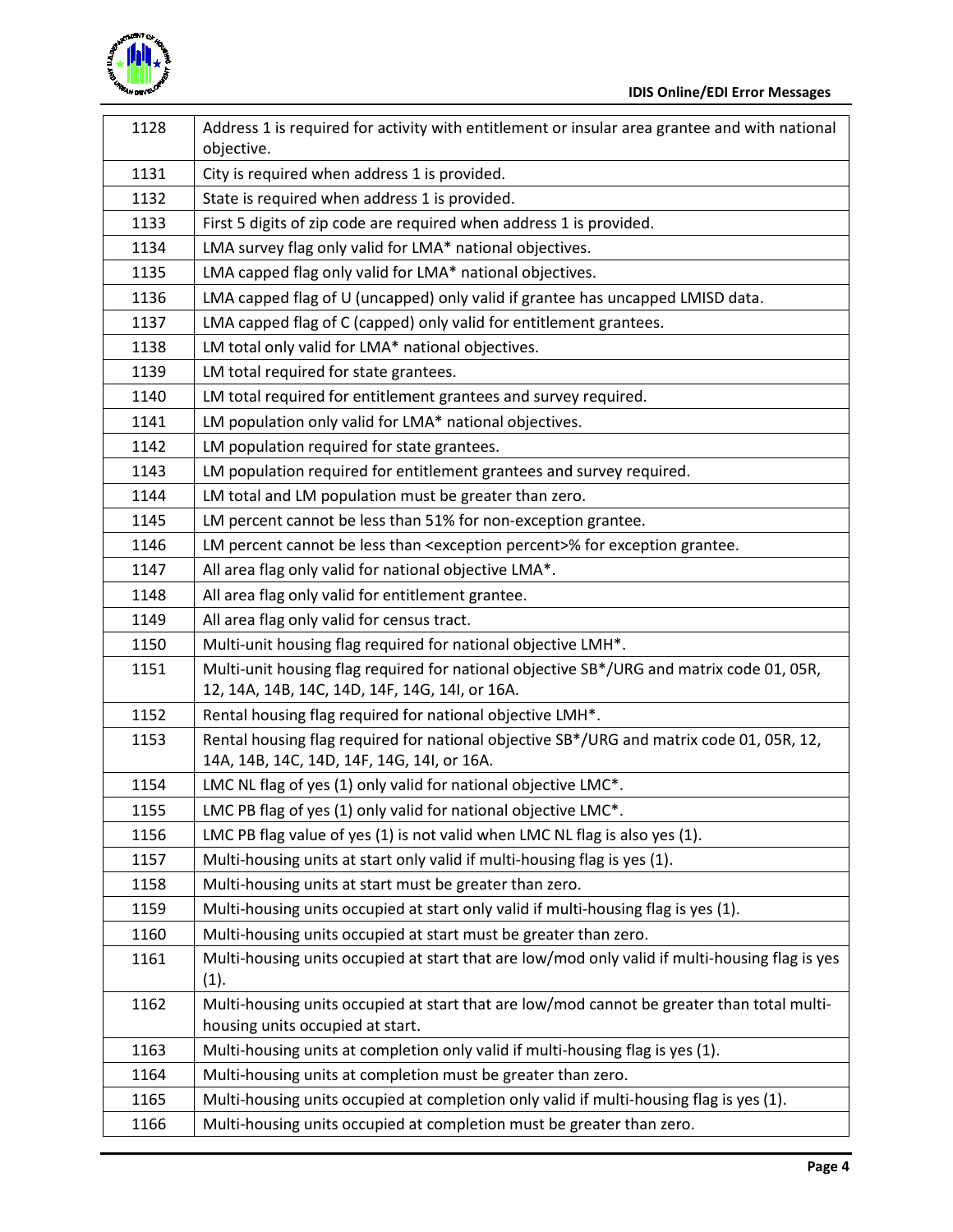

| 1167 | Multi-housing units occupied at completion that are low/mod only valid if multi-housing<br>flag is yes (1).                             |
|------|-----------------------------------------------------------------------------------------------------------------------------------------|
| 1168 | Multi-housing units occupied at completion that are low/mod cannot be greater than total<br>multi-housing units occupied at completion. |
| 1169 | SBA percent only valid if national objective is SBA.                                                                                    |
| 1170 | SBA description only valid if national objective is SBA.                                                                                |
| 1171 | SBA year only valid if national objective is SBA.                                                                                       |
| 1172 | Invalid matrix code.                                                                                                                    |
| 1174 | Invalid rehab_type_id.                                                                                                                  |
| 1175 | rehab_type_id already exists.                                                                                                           |
| 1176 | More than one rehab_type_id returned.                                                                                                   |
| 1177 | More than one actv_cdbg_id returned.                                                                                                    |
| 1181 | Narrative <= 4000 characters.                                                                                                           |
| 1182 | Activity must be LMA or SBA.                                                                                                            |
| 1185 | Invalid assist method.                                                                                                                  |
| 1186 | More than one assist method returned.                                                                                                   |
| 1187 | actv_assist_loan record already exists for assist_method_id.                                                                            |
| 1188 | rate must be $>= 0$ .                                                                                                                   |
| 1189 | term must be $> 0$ .                                                                                                                    |
| 1190 | amount must be $> 0$ .                                                                                                                  |
| 1191 | actv_assist_loan record not found.                                                                                                      |
| 1195 | fund_cat_id not eligible for CDBG.                                                                                                      |
| 1196 | other_desc allowed if fund category is Other.                                                                                           |
| 1197 | invalid other_desc for CDBG.                                                                                                            |
| 1201 | invalid fund_cat_id for CDBG.                                                                                                           |
| 1202 | actv_cdbg_fund record already exists for fund_cat_id.                                                                                   |
| 1203 | actv cdbg fund record not found.                                                                                                        |
| 1205 | invalid cdbg_perf_type_id for CDBG.                                                                                                     |
| 1206 | jobs must $>= 0$ .                                                                                                                      |
| 1207 | jobs $Im must >= 0$ and $lt$ jobs.                                                                                                      |
| 1208 | hrs must be $>= 0$ .                                                                                                                    |
| 1209 | hrs $Im Im must >= 0$ and < hrs.                                                                                                        |
| 1210 | Either job or hrs must >= 0.                                                                                                            |
| 1213 | actv cdbg job record already exists for cdbg perf type id.                                                                              |
| 1214 | actv_cdbg_job record not found.                                                                                                         |
| 1216 | invalid actv_cdbg_lma_county_id.                                                                                                        |
| 1217 | Not allowed since all_area_flag = 1.                                                                                                    |
| 1220 | multiple rows returned for actv_cdbg_lma_id.                                                                                            |
| 1222 | invalid ct.                                                                                                                             |
| 1223 | Invalid Displace Flag.                                                                                                                  |
| 1224 | City cannot be populated together with CT.                                                                                              |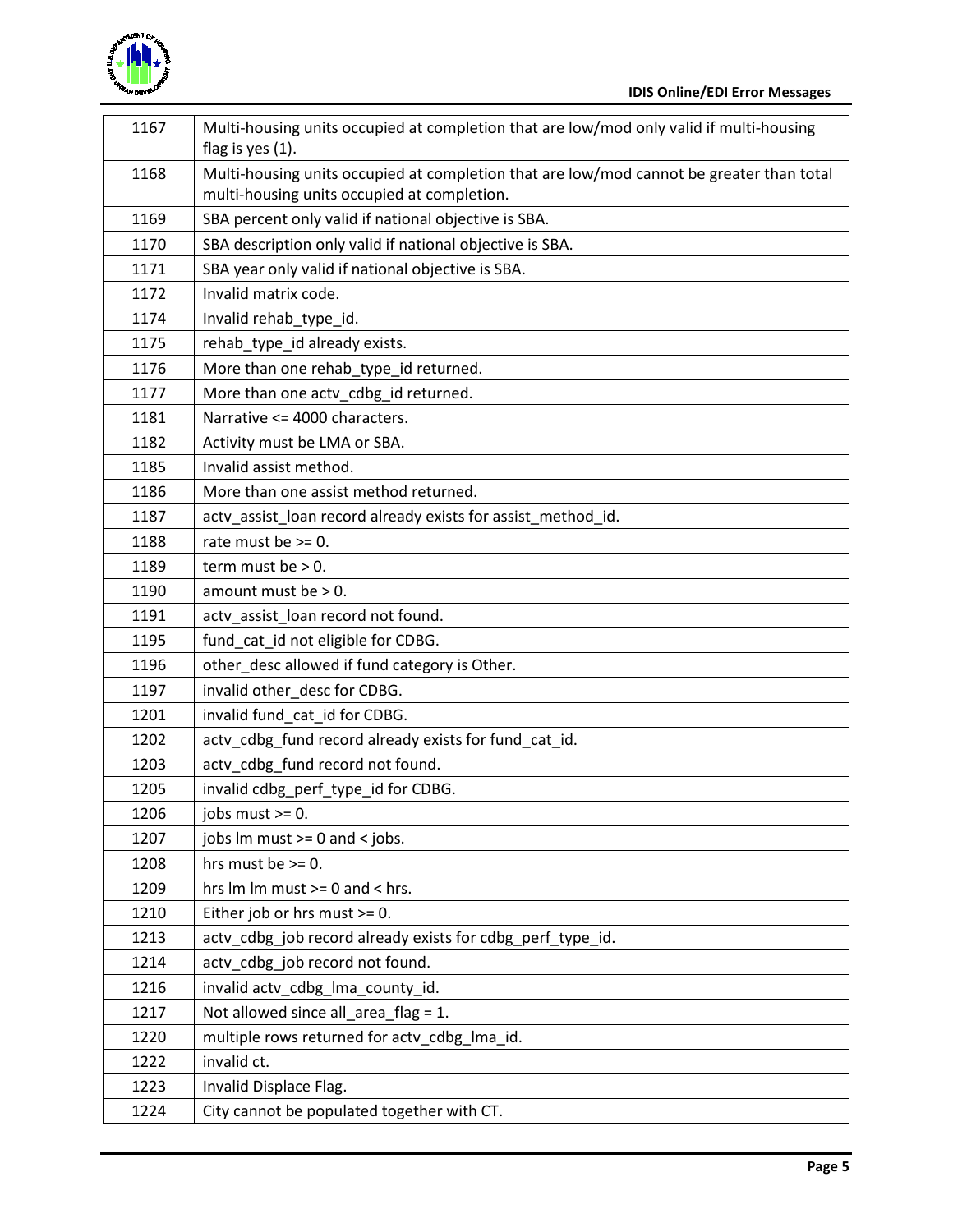

| 1225 | CT cannot be populated together with City.                                                                                    |
|------|-------------------------------------------------------------------------------------------------------------------------------|
| 1226 | City or CT has to be populated with value.                                                                                    |
| 1227 | CT or City has to be populated with value.                                                                                    |
| 1228 | Invalid Race Id.                                                                                                              |
| 1229 | Displace_hsp (MSG009) cannot be greater than Displace (MSG008).                                                               |
| 1230 | Remain_hsp (MSG011) cannot be greater than Remain (MSG010).                                                                   |
| 1231 | Remain hsp (MSG013) cannot be greater than Remain (MSG012).                                                                   |
| 1232 | idis_actv_id has to be valid to process the record.                                                                           |
| 1233 | actv_cdbg_id does not exist.                                                                                                  |
| 1235 | Invalid Replace Flag.                                                                                                         |
| 1242 | actv_cdbg_replace_id does not exist.                                                                                          |
| 1243 | Invalid combination of Nat Objective and Accomplishment Type for db_hhs_female_renter.                                        |
| 1244 | Invalid actual_val. The value must be greater than zero.                                                                      |
| 1245 | actual_val is only valid for national objectives LMA, SBA, SBS, SBR, and URG.                                                 |
| 1246 | Invalid ps persons. The value must be greater than zero.                                                                      |
| 1247 | ps_persons is only valid for national objectives LMJ, SBA, SBS, SBR, and URG.                                                 |
| 1249 | Invalid NA - Abbreviation for Person, Owner, Renter.                                                                          |
| 1251 | Invalid national objectives (one of LMA, SBA, SBS, SBR or URG).                                                               |
| 1252 | Invalid combination of national objectives with NA (Person).                                                                  |
| 1253 | Invalid combination of national objectives with NA (Owner or Renter).                                                         |
| 1254 | Invalid combination of NA (Renter) with rental housing flag from ACTV_CDBG (MUST BE 1).                                       |
| 1256 | Element 009 cannot be greater than element 008.                                                                               |
| 1258 | Invalid cdbg perf type id.                                                                                                    |
| 1260 | Invalid national objective code.                                                                                              |
| 1265 | national_objective_id does not exist.                                                                                         |
| 1266 | Incorrect National Objectives and/or Activity Category.                                                                       |
| 1268 | jobs or hrs have to be greater than ZERO.                                                                                     |
| 1269 | jobs_lm cannot be greater than jobs.                                                                                          |
| 1270 | hrs Im cannot be greater than hrs.                                                                                            |
| 1276 | Incorrect National Objectives and/or Accomplishment Type Code.                                                                |
| 1280 | Value of relocating cannot be greater than value of existing.                                                                 |
| 1281 | Value of cdbg_actv_cat_code must be in 14E, 17*, and 18*.                                                                     |
| 1282 | Value of one of two fields new and existing must be greater than zero.                                                        |
| 1286 | Public service persons only valid for national objective LMJ* and matrix code 03.                                             |
| 1287 | CDBG Activity Type 11 only valid for national objective LMH*/SB*/URG, matrix code 14A-<br>14D, 14F-14I, and rental flag is Y. |
| 1288 | CDBG Activity Type 12 and 22 only valid for national objective LMH*/SB*/URG and matrix<br>code 01 or 12.                      |
| 1289 | CDBG Activity Type 21 only valid for matrix code 01, 14A-14D, 14F-14I, and<br>accomplishment type code 04 and 10.             |
| 1290 | CDBG performance type not found in reference table.                                                                           |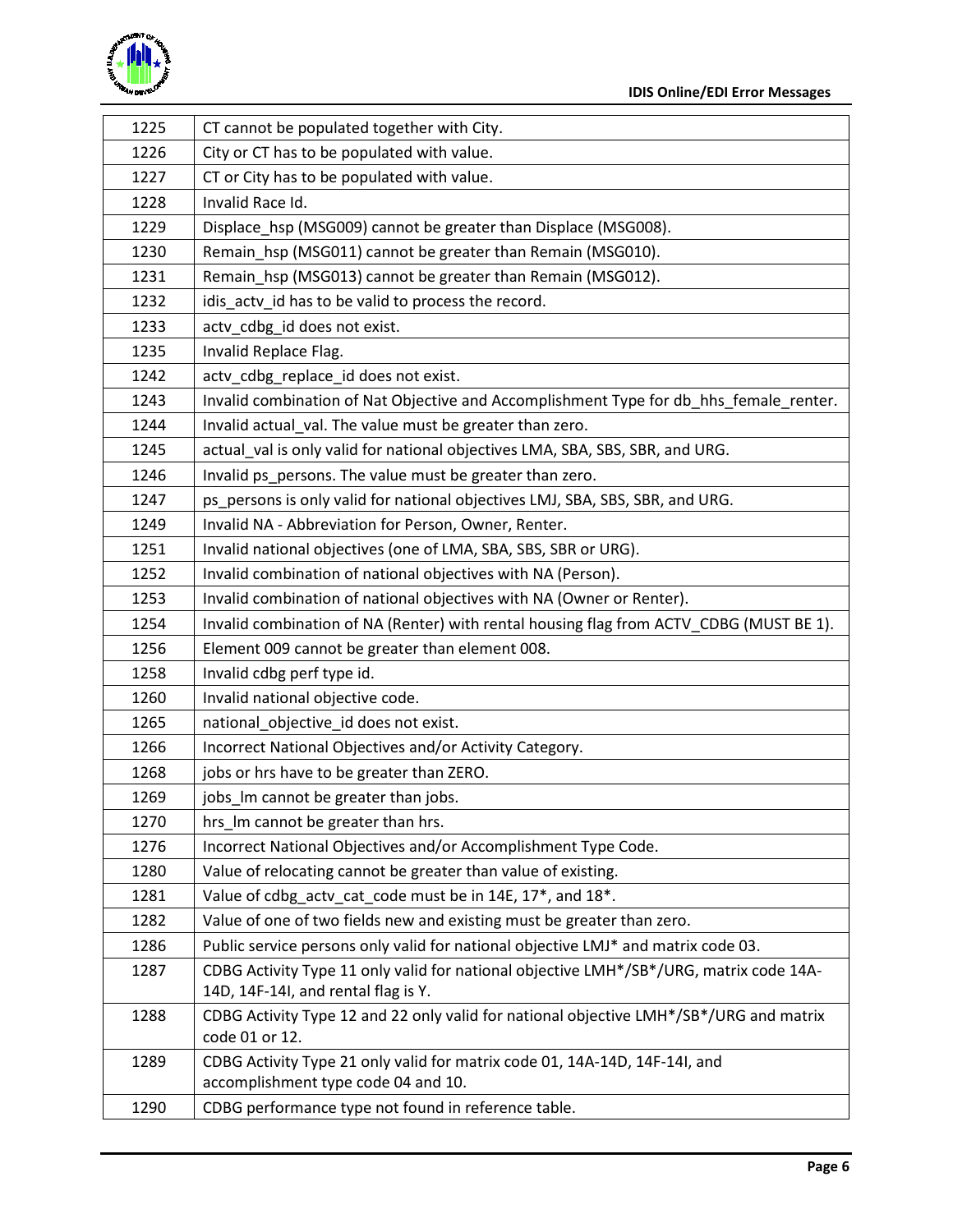

| 1291 | CDBG performance type 163001, 163002, 163003 only valid for matrix codes 05* and 03T.                                                                                                                               |
|------|---------------------------------------------------------------------------------------------------------------------------------------------------------------------------------------------------------------------|
| 1292 | CDBG performance type 163004, 163005, 163006 only valid for matrix codes 03* (not 03T)                                                                                                                              |
|      | and national objective codes other than LMJ*.                                                                                                                                                                       |
| 1293 | CDBG performance type 163007, 163008 only valid for matrix code 03C OR matrix codes                                                                                                                                 |
|      | 03*/05* with help homeless flag of Y.                                                                                                                                                                               |
| 1294 | CDBG performance type 41001, 41002, 41003 only valid for matrix code 03C OR matrix<br>codes 03*/05* with help homeless flag of Y.                                                                                   |
| 1295 | CDBG performance type 192001, 192002, 192003 only valid for matrix code 05S.                                                                                                                                        |
| 1296 | CDBG performance type 82001, 82002 only valid for matrix codes 05C, 05Q, 05T with help<br>homeless flag of Y.                                                                                                       |
| 1297 | CDBG performance type 211001, 211005, 211007, 211101, 211102, 211103, 211105,<br>211106, 211109, 211110 only valid for national objective LMH*/SB*/URG, matrix code 14A-<br>14D, 14F-14I, and rental flag is Y.     |
| 1298 | CDBG performance type 211001, 211005, 211006, 211007, 211009, 211101, 211102,<br>211103, 211105, 211106, 211109, 211110 only valid for national objective LMH*/SB*/URG,<br>matrix code 01, 12 and rental flag is Y. |
| 1299 | CDBG performance type 211001, 211002, 211005, 211007, 211008, 211101, 211104,<br>211106, 211107, 211108, 211110 only valid for national objective LMH*/SB*/URG, matrix<br>code 01, 12, and CDBG activity type 22.   |
| 1300 | CDBG performance type 211003, 211004, 211005, 211007, 211009 only valid for<br>accomplishment type codes 04, 10 and CDBG activity type 21.                                                                          |
| 1301 | CDBG performance type 21001, 21002 only valid for accomplishment type codes 14E, 17*,<br>18*.                                                                                                                       |
| 1307 | Tenure type is not valid.                                                                                                                                                                                           |
| 1308 | Multi-address flag is not valid.                                                                                                                                                                                    |
| 1309 | Setup type is not valid.                                                                                                                                                                                            |
| 1310 | Estimated HOME units value is not valid.                                                                                                                                                                            |
| 1311 | Estimated HOME units value is not valid.                                                                                                                                                                            |
| 1312 | Estimated HOME units must be greater than or equal to \$1000 per HOME-Assisted unit.                                                                                                                                |
| 1313 | The activity can only be funded with CR if it is a Homeowner rehab.                                                                                                                                                 |
| 1314 | If the activity will be funded by CR, then the CHDO type must be Owned, Sponsored or<br>Developed.                                                                                                                  |
| 1315 | Initial funding for the activity can only be a CHDO loan if the activity will be funded by CR.                                                                                                                      |
| 1316 | The activity cannot go forward to development/construction phase if the initial funding for<br>the activity is not a CHDO loan.                                                                                     |
| 1317 | Faith-based value is not valid.                                                                                                                                                                                     |
| 1318 | Loan guaranteed value is not valid.                                                                                                                                                                                 |
| 1319 | Completion type is not valid.                                                                                                                                                                                       |
| 1320 | Property type is not valid.                                                                                                                                                                                         |
| 1321 | Mixed income flag is only valid if the Home tenure type is Rental.                                                                                                                                                  |
| 1322 | Mixed use flag is only valid if the Home tenure type is Rental.                                                                                                                                                     |
| 1323 | Estimated total completed units value is not valid.                                                                                                                                                                 |
| 1324 | Estimated total completed HOME units value is not valid.                                                                                                                                                            |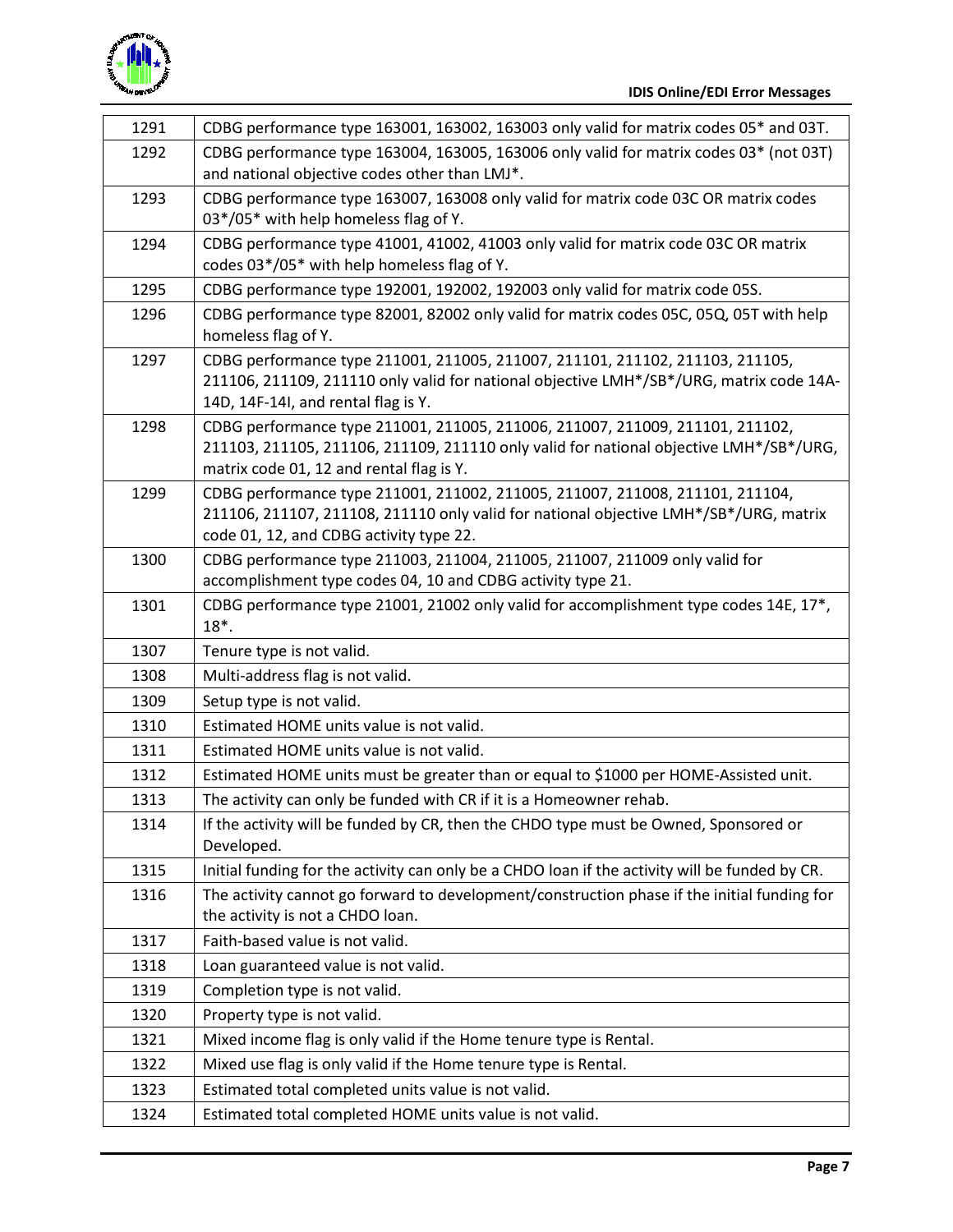

| 1325 | Estimated total completed HOME units value is not valid.                                                                      |
|------|-------------------------------------------------------------------------------------------------------------------------------|
| 1326 | Estimated total completed HOME units cannot be greater than total completed units.                                            |
| 1327 | Period of affordability is not valid for Homeowner Rehab activity.                                                            |
| 1328 | Period of affordability is not valid.                                                                                         |
| 1331 | Invalid Home Perf Type ID. Value provided : < provided value> not in 211005, 211007,<br>211011, 211012, 211013, 211014.       |
| 1332 | Units provided : < provided value> cannot be greater than the total # of completed units :<br><provided value="">.</provided> |
| 1333 | Units home provided : < provided value> cannot be greater than the total # of completed<br>units : < provided value>.         |
| 1334 | Units_home provided : < provided value> cannot be greater than the units provided :<br><provided value="">.</provided>        |
| 1335 | units_home field not applicable to perf_type 211005 or any perf_type on TBRA activity.                                        |
| 1336 | Address 1, city, state zip, county code fields are required.                                                                  |
| 1338 | Address 1 data not sent.                                                                                                      |
| 1341 | County code is not valid for State.                                                                                           |
| 1342 | State code abbreviation is not valid.                                                                                         |
| 1343 | Zip code is not valid.                                                                                                        |
| 1344 | Initial price is only valid for Homebuyer activities.                                                                         |
| 1345 | Initial price must be greater than 0 for Homebuyer activity.                                                                  |
| 1346 | Initial price must be equal to 0 for Rental or Homeowner Rehab activity.                                                      |
| 1347 | Unit value after rehab is required on all activities where Completion type includes<br>Rehabilitation.                        |
| 1348 | Unit value after rehab is not valid.                                                                                          |
| 1349 | Purchase agreement date is valid for Homebuyer activities only.                                                               |
| 1350 | First-time homebuyer flag is valid for Homebuyer activities only.                                                             |
| 1351 | Homebuyer counseling is valid for Homebuyer activities on.                                                                    |
| 1352 | Homebuyer counseling is valid for Homebuyer activities on.                                                                    |
| 1353 | FHA Insured flag is valid for Homebuyer, Homebuyer Rehab, and Rental activities.                                              |
| 1354 | Homebuyer counseling is not valid.                                                                                            |
| 1355 | Subsidized housing flag is valid for Homebuyer activities only.                                                               |
| 1356 | Invalid Fund Cat Id, Must be 12,21,22,23,121,301,302,303 or 401 for Rental activities.                                        |
| 1357 |                                                                                                                               |
|      | Invalid Fund Cat Id. must be 21, 22, 23, 121, 122, 123, 301, 302 or 303 for Homebuyer<br>activities.                          |
| 1358 | Invalid Fund Cat Id, Must be 12,21,22,23,301,302 or 303 for Homeowner Rehab activities.                                       |
| 1359 | Invalid Assist Method Id, must be 1, 2, 3 or 5 for Fund categories 12, 122 or 123.                                            |
| 1360 | Invalid Assist Method Id, Must be 0 for ALL Fund categories other than 12, 122 and 123.                                       |
| 1362 | Owner/Developer/Contractor Type is not valid.                                                                                 |
| 1363 | Name fields are mandatory for homeowner rehab activities.                                                                     |
| 1364 | Name fields are mandatory for single-address rental activities.                                                               |
| 1365 | Address 2 and Address 3 are valid only if address 1 is available.                                                             |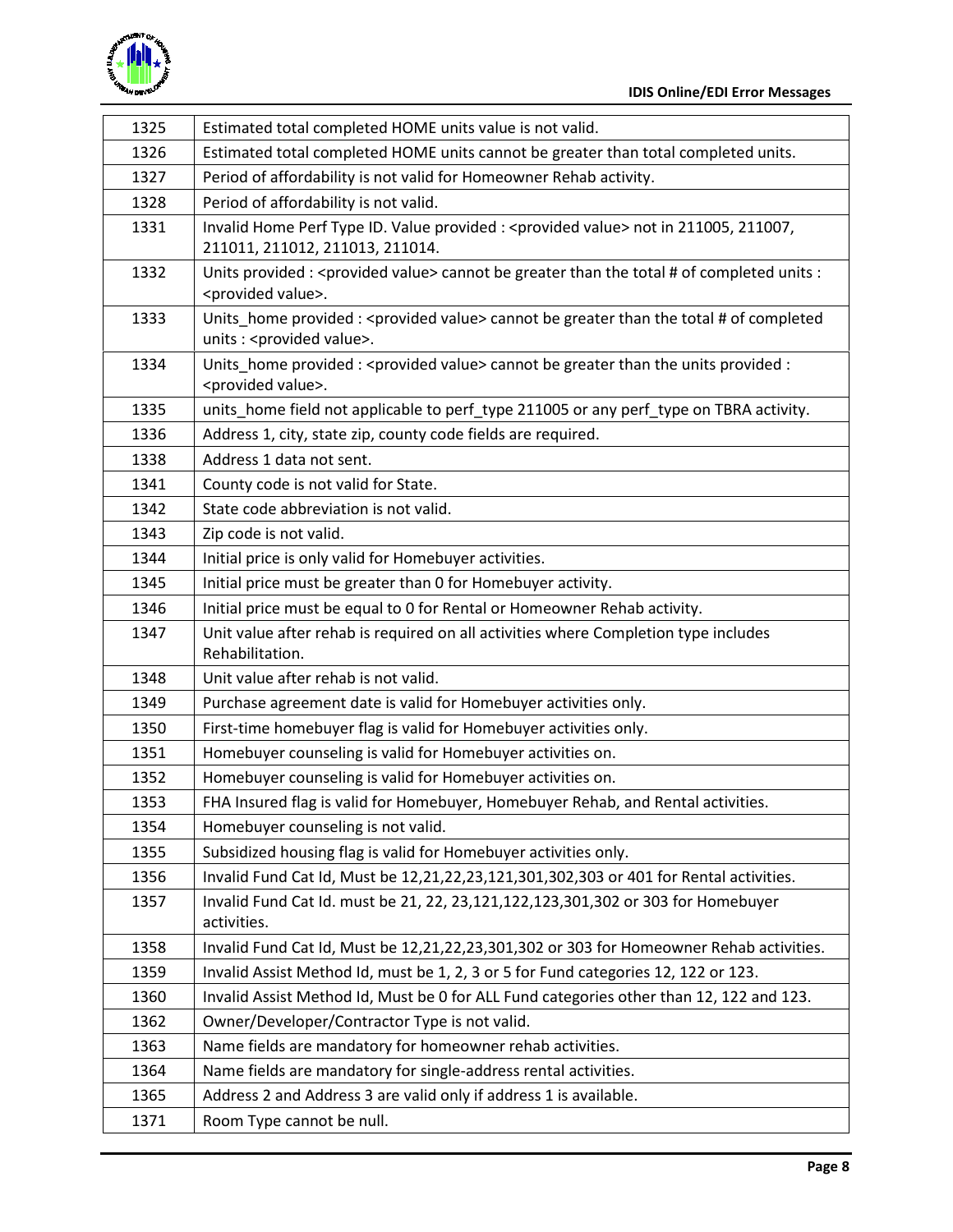

| 1372 | Room Type Id must be 0, 1, 2, 3, 4 or 5.                                                         |
|------|--------------------------------------------------------------------------------------------------|
| 1373 | Occupant Type cannot be null.                                                                    |
| 1374 | Occupant Type Id must be 1, 2 or 9.                                                              |
| 1375 | Median Income Type Id must be 1, 2, 3 or 4.                                                      |
| 1376 | Median Income Type should be null when occupant_type_id is 9.                                    |
| 1377 | Unit_num is required when occupant_type_id is 9.                                                 |
| 1378 | Household Size Id must be 1, 2, 3, 4, 5, 6, 7 or 8.                                              |
| 1379 | Household Type Id must be 1,2,3,4, or 5.                                                         |
| 1380 | Assist Type Id must be 1, 2, 3, 4, 5 or 9.                                                       |
| 1381 | Race Id must be 11, 12, 13, 14, 15, 16, 17, 18, 19 or 20.                                        |
| 1382 | HSP_FLAG is required.                                                                            |
| 1383 | Beneficiary sequence number must be numeric; greater than zero.                                  |
| 1384 | Last name must be greater than spaces.                                                           |
| 1385 | Valid values for room type are SRO/Efficiency, 1 Bedroom, 2 Bedroom, 3 Bedroom, 4                |
|      | Bedroom, 5 or more bedrooms.                                                                     |
| 1386 | Security deposit must be numeric.                                                                |
| 1387 | Tenant rent amount must be numeric.                                                              |
| 1388 | Either security deposit or subsidy amount must be greater than zero.                             |
| 1389 | Total Subsidy amount must be numeric, greater than zero.                                         |
| 1390 | Valid values for median income are 0% to 30%, 30+ to 50%, 50+ to 60%, 60+ to 80%.                |
| 1391 | Valid values for Household size are 1-8. If there are more than 8 people in the household,       |
|      | enter 8.                                                                                         |
| 1392 | Valid values for Household type are Single non-elderly, Elderly, Single parent, Two parents,     |
| 1393 | Other, Vacant.                                                                                   |
|      | Valid values for Contract type are Owner, Tenant.                                                |
| 1394 | Valid values for Newly assisted are 1(Yes) or 0(No).                                             |
| 1395 | Race code for the head of the household is not valid.                                            |
| 1396 | Valid values for head of household Hispanic or Latino is 1(Yes) or 0(No).                        |
| 1397 | Number of months in tenant contract is not valid.                                                |
| 1398 | Type of development is valid only for HOPWA activity type Facility-based Housing<br>development. |
| 1399 | Type of development is not valid.                                                                |
| 1400 | Is activity being carried out by a Sponsor?                                                      |
| 1401 | Sponsor organization must be specified if activity is carried out by Sponsor.                    |
| 1402 | Sponsor organization does not exist.                                                             |
| 1403 | In conjunction with housing?                                                                     |
| 1404 | In conjunction with housing? is only valid for Supportive Services.                              |
| 1405 | Proposed Household units is only valid for Facility-based Housing Operations, TBRA, and          |
|      | STRMU.                                                                                           |
| 1406 | Proposed Household units must be numeric.                                                        |
| 1407 | Facility type is only valid for Facility-based Housing - Development or Subsidy Assistance.      |
| 1408 | Facility Type is not valid.                                                                      |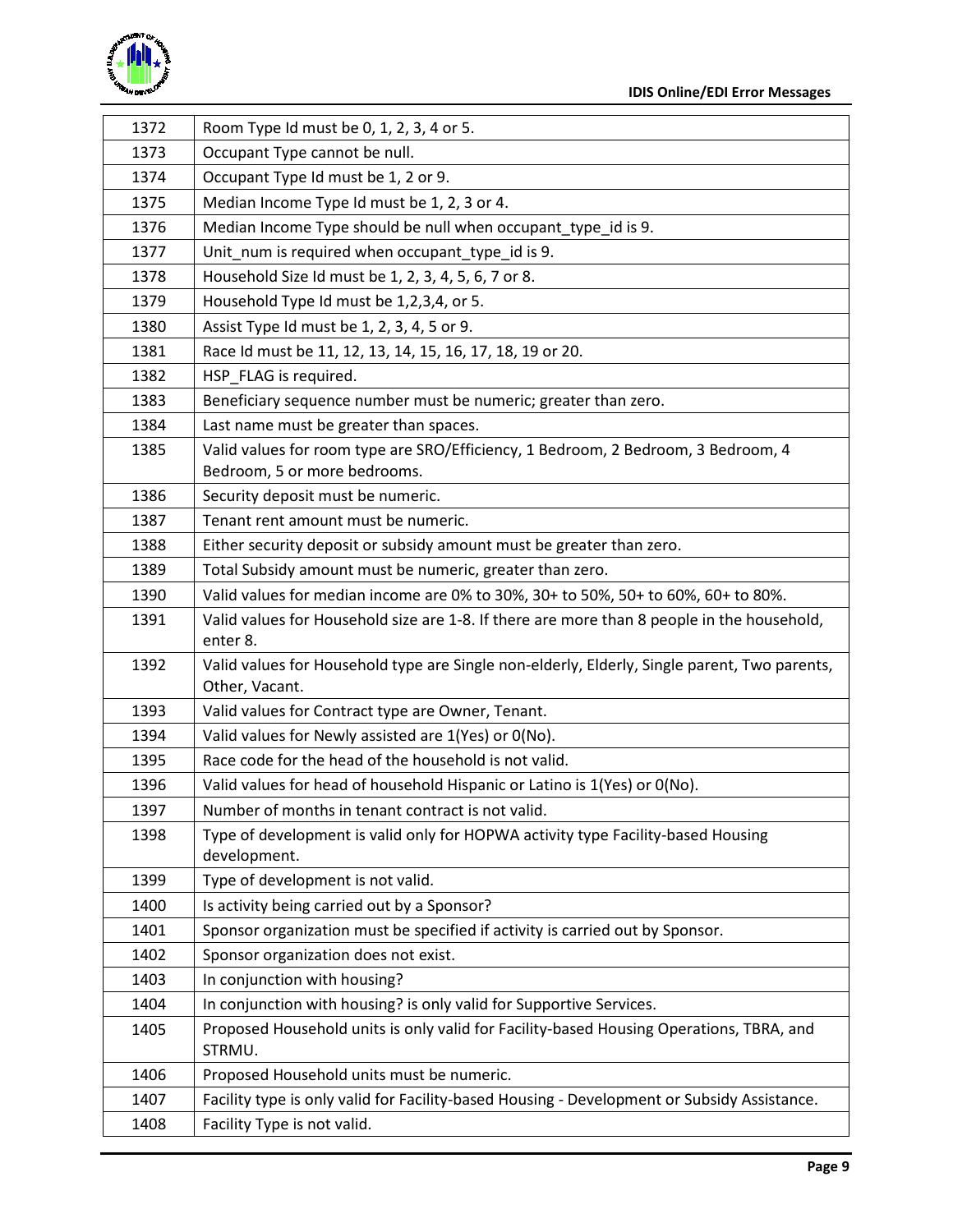

| 1409 | Is site owned by a public entity? is only valid for Facility-based Housing Development.                         |
|------|-----------------------------------------------------------------------------------------------------------------|
| 1410 | Is site owned by a public entity?                                                                               |
| 1411 | Program year must be between <earliest program="" year=""> and <latest program="" year="">.</latest></earliest> |
| 1412 | Final Flag must be either 0 or 1.                                                                               |
| 1413 | Num jobs is valid only for activities with HOPWA Actv Cat: Supportive Services<br>hopwa_actv_cat_id: 19.        |
| 1414 | hhs is valid only for activities with HOPWA Actv Category: Supportive Services                                  |
|      | hopwa_actv_cat_id: 19.<br>hhs_ho is valid only for activities with HOPWA Actv Category: Supportive Services     |
| 1415 | hopwa_actv_cat_id: 19.                                                                                          |
| 1416 | Program Year is required.                                                                                       |
| 1417 | Program Year does not exist.                                                                                    |
| 1418 | Milestone is required.                                                                                          |
| 1419 | Milestone is not valid for HOPWA activity type.                                                                 |
| 1420 | Milestone date is not valid.                                                                                    |
| 1421 | pgm_yr does not exist.                                                                                          |
| 1422 | perf_type_id is required.                                                                                       |
| 1423 | perf_type_id is not valid - must be either 161001 or 161002.                                                    |
| 1424 | Persons is required.                                                                                            |
| 1425 | Number of Persons must be numeric.                                                                              |
| 1427 | Age category is required.                                                                                       |
| 1428 | Age category does not exist.                                                                                    |
| 1429 | Number of Males is required and value must be numeric.                                                          |
| 1430 | Number of Females is required and value must be numeric.                                                        |
| 1434 | perf_type_id is not valid - must be in (92002, 92004, 92005, 92006, 92007, 92008).                              |
| 1435 | hhs_exit is required.                                                                                           |
| 1436 | hhs_exit must be numeric.                                                                                       |
| 1437 | hhs_entry is required.                                                                                          |
| 1438 | hhs_entry must be numeric.                                                                                      |
| 1441 | Performance category is required.                                                                               |
| 1442 | Performance category does not exist.                                                                            |
| 1443 | Other description is allowed only when the performance measurement type is Other.                               |
| 1444 | Other description must be greater than spaces.                                                                  |
| 1445 | Number of households assisted is required and must be numeric.                                                  |
| 1447 | race id does not exist in the race table.                                                                       |
| 1449 | Number of Persons hsp must be numeric.                                                                          |
| 1450 | Persons_hsp value cannot be greater than persons.                                                               |
| 1453 | Performance category.                                                                                           |
| 1454 | Number of persons is required and value must be numeric.                                                        |
| 1456 | Expend_type_id is required.                                                                                     |
| 1457 | Invalid HOPWA Expend Type Id.                                                                                   |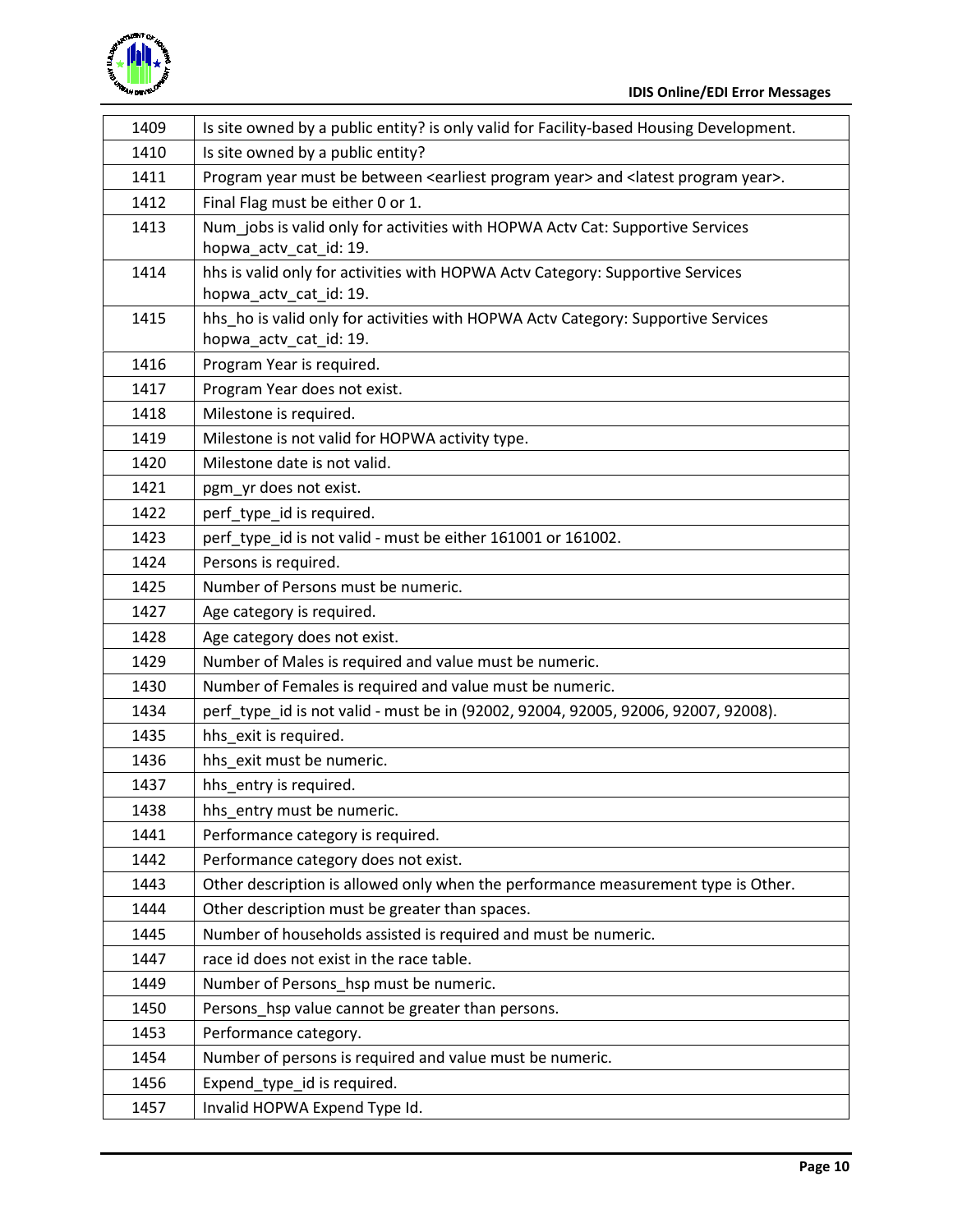

| 1458 | Invalid Amount, Value must be Numeric.                                                                                                                         |
|------|----------------------------------------------------------------------------------------------------------------------------------------------------------------|
| 1459 | Invalid hhs, Value must be Numeric.                                                                                                                            |
| 1460 | hhs must be greater than zero where amount is greater than zero.                                                                                               |
| 1461 | Other Desc is not allowed for any hopwa_extend_type_id other than 14 and 1313.                                                                                 |
| 1462 | Other desc cannot be spaces when hopwa_expend_type_id is 14 (Other).                                                                                           |
| 1465 | Number of bedrooms must be numeric.                                                                                                                            |
| 1473 | Valid values for perf_type_id are 31001 thru 31012.                                                                                                            |
| 1475 | ESG Activity Category choices are Homeless Prevention, Homeless Assistance, or<br>Administration.                                                              |
| 1476 | Sponsor organization does not exist.                                                                                                                           |
| 1477 | Community Based Organization - Enter 1(Yes) or 0(No).                                                                                                          |
| 1478 | Address is confidential - Enter 1(Yes) or 0(No).                                                                                                               |
| 1479 | City is required.                                                                                                                                              |
| 1482 | Invalid hsg_svc_type, must be 1 thru 15.                                                                                                                       |
| 1483 | Other_desc is required for hsg_svc_type_id 15.                                                                                                                 |
| 1484 | Other_desc is not allowed when hsg_svc_type_id value is not 15.                                                                                                |
| 1485 | Program year is not valid.                                                                                                                                     |
| 1486 | Race code is not valid.                                                                                                                                        |
| 1487 | Number of beneficiaries must be numeric.                                                                                                                       |
| 1488 | Number of beneficiaries w Hispanic Ethnicity must be numeric and not greater than total<br>number of beneficiaries.                                            |
| 1489 | esg_perf_type_id is invalid. Must be in (141001, 181001, 181002).                                                                                              |
| 1492 | Performance Type ID is not valid.                                                                                                                              |
| 1493 | Number of people served must be numeric.                                                                                                                       |
| 1495 | esg_perf_type_id is invalid. Must be in (62001, 62002, 62003).                                                                                                 |
| 1496 | hhs must be numeric.                                                                                                                                           |
| 1500 | esg perf type id is invalid. Must be in (191001, 191002, 191003, 191004, 191005, 191006,<br>191007, 191008).                                                   |
| 1502 | Other_desc is required for esg_perf_type_id 191008.                                                                                                            |
| 1503 | Other desc is not allowed when esg perf type id value is not 191008.                                                                                           |
| 1505 | Fund Category is not valid.                                                                                                                                    |
| 1506 | Amount must be numeric.                                                                                                                                        |
| 1507 | Expend_type_id is required.                                                                                                                                    |
| 1508 | Invalid Expend Type Id - must be 1 thru 7.                                                                                                                     |
| 1509 | Activity HOPWA accomplishments must be finalized.                                                                                                              |
| 1510 | matrix code not found.                                                                                                                                         |
| 1511 | matrix code not valid for grantee org type.                                                                                                                    |
| 1512 | Activity CDBG cannot be deleted because it has activity funding records.                                                                                       |
| 1513 | More than one matrix code returned.                                                                                                                            |
| 1514 | actv_home_id does not exist in ACTV_HOME table for the given tin_num and<br>idis_activity_id. The tun_num is the grantee's Employer Identification Number. The |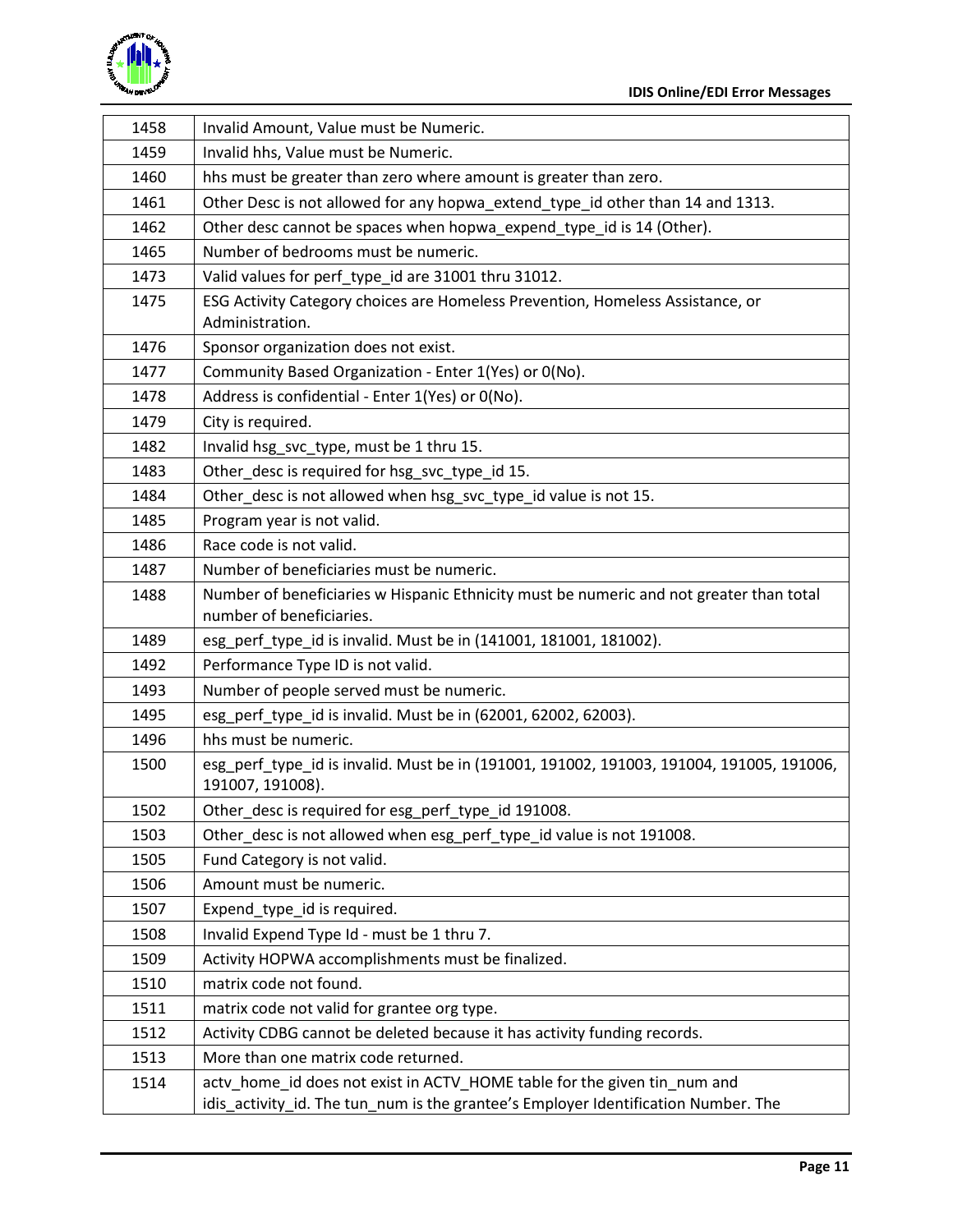

|      | Employer Identification Number (EIN) is a type of TIN issued by the IRS to identify a<br>business entity. An EIN is not associated with an individual and as such is not PII.                                                                                                                                                                                                                                   |
|------|-----------------------------------------------------------------------------------------------------------------------------------------------------------------------------------------------------------------------------------------------------------------------------------------------------------------------------------------------------------------------------------------------------------------|
| 1515 | actv_home_property_id does not exist.                                                                                                                                                                                                                                                                                                                                                                           |
| 1516 | actv_hopwa_id does not exist.                                                                                                                                                                                                                                                                                                                                                                                   |
| 1517 | acc hopwa id does not exist.                                                                                                                                                                                                                                                                                                                                                                                    |
| 1518 | actv_esg_id does not exist.                                                                                                                                                                                                                                                                                                                                                                                     |
| 1519 | acc_esg_id does not exist.                                                                                                                                                                                                                                                                                                                                                                                      |
| 1520 | More than one actv_home_property_fund_id returned for seq_num <provided value=""> and<br/>fund_cat_id <provided value="">.</provided></provided>                                                                                                                                                                                                                                                                |
| 1521 | Insert Failed - Record already exist in acc_esg_res_svc.                                                                                                                                                                                                                                                                                                                                                        |
| 1522 | Insert Failed - Record already exist in acc_esg_non_res_svc.                                                                                                                                                                                                                                                                                                                                                    |
| 1523 | Delete failed - Record does not exist in acc_hopwa.                                                                                                                                                                                                                                                                                                                                                             |
| 1524 | Delete Failed - Record does not exist in acty_home_property ben.                                                                                                                                                                                                                                                                                                                                                |
| 1525 | Delete Failed - actv_home_unit record not found.                                                                                                                                                                                                                                                                                                                                                                |
| 1526 | Delete Failed - no acty_home_property_fund record found to delete.                                                                                                                                                                                                                                                                                                                                              |
| 1527 | Delete Failed - Record does not exist in acc hopwa perf person.                                                                                                                                                                                                                                                                                                                                                 |
| 1528 | Delete Failed - Record does not exist in acc hopwa income.                                                                                                                                                                                                                                                                                                                                                      |
| 1529 | Delete Failed - Record does not exist in acc_hopwa_race.                                                                                                                                                                                                                                                                                                                                                        |
| 1530 | Delete failed - Record does not exist in acc_hopwa_expend.                                                                                                                                                                                                                                                                                                                                                      |
| 1531 | Delete Failed - record not found in acc_hopwa_cli_hsg_out_des.                                                                                                                                                                                                                                                                                                                                                  |
| 1532 | Delete Failed - Record does not exist in acty_esg_hsg_svc.                                                                                                                                                                                                                                                                                                                                                      |
| 1533 | Delete Failed - Record does not exist in acc_esg_res_svc.                                                                                                                                                                                                                                                                                                                                                       |
| 1534 | Delete Failed - Record does not exist in acc_esg_non_res_svc.                                                                                                                                                                                                                                                                                                                                                   |
| 1535 | Delete Failed - Record does not exist in acc_esg_fam_two_parent.                                                                                                                                                                                                                                                                                                                                                |
| 1536 | Delete Failed - Record does not exist in acc_esg_shelter.                                                                                                                                                                                                                                                                                                                                                       |
| 1537 | Delete Failed - Record does not exist in acc_esg_fund.                                                                                                                                                                                                                                                                                                                                                          |
| 1538 | invalid actv_cdbg_id.                                                                                                                                                                                                                                                                                                                                                                                           |
| 1539 | acc_cdbg_id does not exist.                                                                                                                                                                                                                                                                                                                                                                                     |
| 1540 | Record does not exist in acty home table.                                                                                                                                                                                                                                                                                                                                                                       |
| 1541 | More than one actv_home record returned for tin_num <provided value=""> and<br/>idis activity id <provided value="">. The tin num field contains the grantee's Employer<br/>Identification Number. The Employer Identification Number (EIN) is a type of TIN issued by<br/>the IRS to identify a business entity. An EIN is not associated with an individual and as such<br/>is not PII.</provided></provided> |
| 1542 | Activity does not exist.                                                                                                                                                                                                                                                                                                                                                                                        |
| 1543 | Activity is not set up as a CDBG Activity or Accomplishment Type is invalid.                                                                                                                                                                                                                                                                                                                                    |
| 1544 | Current CDBG Activity does not have National Objective.                                                                                                                                                                                                                                                                                                                                                         |
| 1545 | Current CDBG Activity does not have Accomplishment Type id.                                                                                                                                                                                                                                                                                                                                                     |
| 1546 | Invalid program year.                                                                                                                                                                                                                                                                                                                                                                                           |
| 1547 | Invalid combination of Nat Objective and Accomplishment Type for db_hhs_female_owner.                                                                                                                                                                                                                                                                                                                           |
| 1548 | Invalid actv_cdbg_displace_id is NULL.                                                                                                                                                                                                                                                                                                                                                                          |
| 1549 | Invalid actv_cdbg_displace_dtl_id is NULL.                                                                                                                                                                                                                                                                                                                                                                      |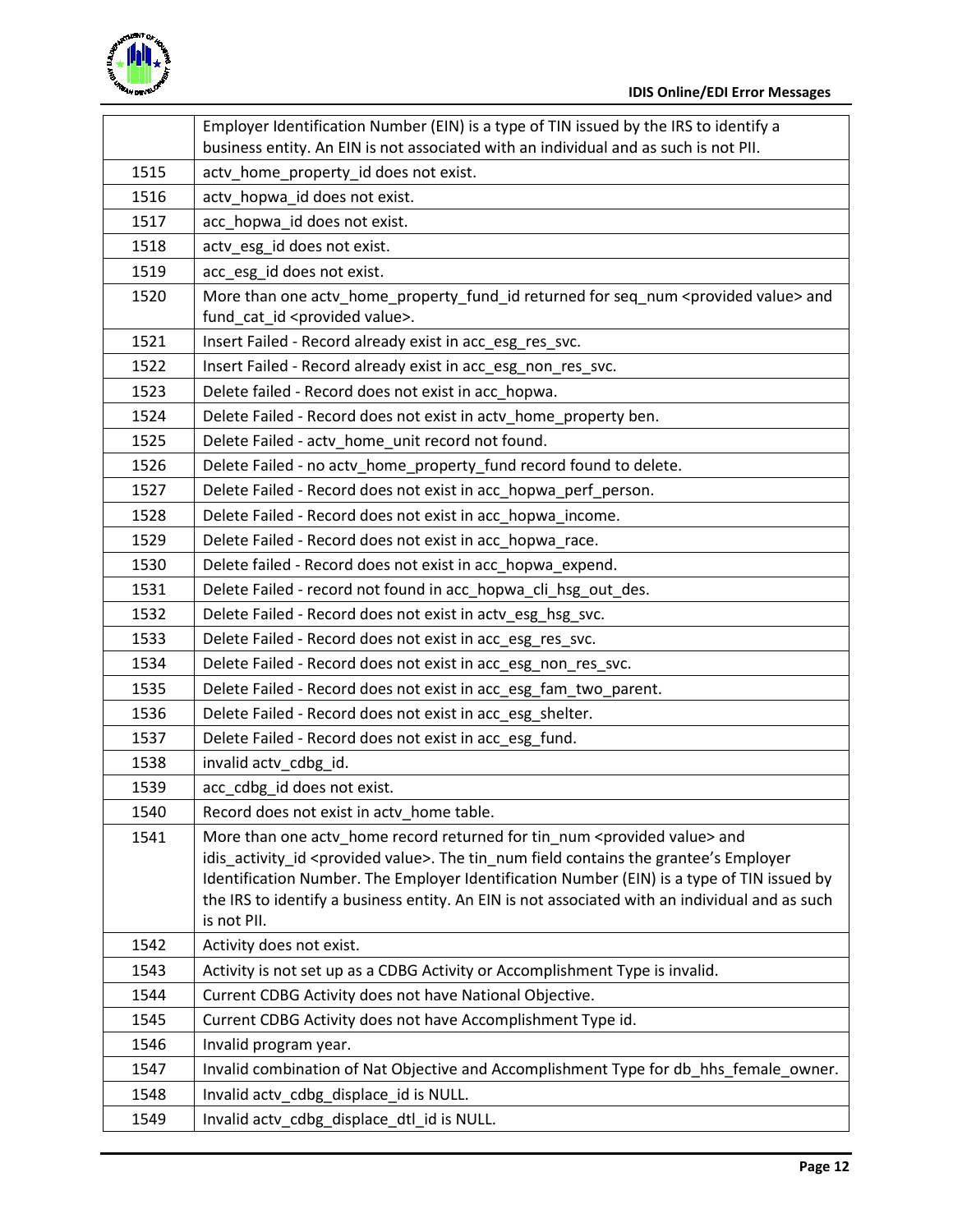

| 1550 | Activity on which accomplishments will be reported (other_idis_actv_id) is required when<br>flag (other_idis_actv_flag) is true (1).                                                                                                                                                                                                               |
|------|----------------------------------------------------------------------------------------------------------------------------------------------------------------------------------------------------------------------------------------------------------------------------------------------------------------------------------------------------|
| 1551 | Invalid CDBG performance type for CDBG Activity Type 11.                                                                                                                                                                                                                                                                                           |
| 1552 | Invalid CDBG performance type for CDBG Activity Type 12.                                                                                                                                                                                                                                                                                           |
| 1553 | Invalid CDBG performance type for CDBG Activity Type 22.                                                                                                                                                                                                                                                                                           |
| 1554 | Invalid CDBG performance type for CDBG Activity Type 21.                                                                                                                                                                                                                                                                                           |
| 1555 | Accomplishment Type ID is Invalid or Null.                                                                                                                                                                                                                                                                                                         |
| 1556 | Multi-housing units at start must be zero when accomplishments reported on another<br>activity.                                                                                                                                                                                                                                                    |
| 1557 | Multi-housing units occupied at start must be zero when accomplishments reported on<br>another activity.                                                                                                                                                                                                                                           |
| 1558 | Multi-housing low/mod units occupied at start must be 0 when accomplishments reported<br>on another act.                                                                                                                                                                                                                                           |
| 1559 | Multi-housing units at completion must be zero when accomplishments reported on<br>another activity.                                                                                                                                                                                                                                               |
| 1560 | Multi-housing units occupied at completion must be 0 when accomplishments reported on<br>another activity.                                                                                                                                                                                                                                         |
| 1561 | Multi-housing low/mod units occupied at completion must be 0 when accomplishments<br>reported on another activity.                                                                                                                                                                                                                                 |
| 1562 | Jobs Placed is only valid for activities with Matrix Code 05H.                                                                                                                                                                                                                                                                                     |
| 1563 | Proposed Value must be greater than zero.                                                                                                                                                                                                                                                                                                          |
| 1564 | Colonia Set-aside Flag value of 1 (Y) is only valid for Colonia Activities.                                                                                                                                                                                                                                                                        |
| 1565 | Colonia Name is only valid for Colonia Activities.                                                                                                                                                                                                                                                                                                 |
| 1566 | Colonia Name is required for a Colonia Activity.                                                                                                                                                                                                                                                                                                   |
| 1567 | Colonia Narrative is only valid for Colonia Activities.                                                                                                                                                                                                                                                                                            |
| 1568 | Colonia Narrative must be greater than spaces.                                                                                                                                                                                                                                                                                                     |
| 1569 | Occupant Type must be 2 or 9 for the 1st beneficiary.                                                                                                                                                                                                                                                                                              |
| 1570 | Cannot Complete/cancel activity: Activity has pending (outstanding) voucher line items.                                                                                                                                                                                                                                                            |
| 1571 | Female headed households - Owner Total cannot exceed the total number of race by<br>owner.                                                                                                                                                                                                                                                         |
| 1572 | Female headed households - Renter Total cannot exceed the total number of race by<br>renter.                                                                                                                                                                                                                                                       |
| 1573 | CDBG performance type 212001, 212002, 212003, 212004 only valid for matrix code 15 and<br>national objective LMA, SBA, SBR, or URG.                                                                                                                                                                                                                |
| 1574 | CDBG performance type 212001 must be greater than zero.                                                                                                                                                                                                                                                                                            |
| 1575 | CDBG performance type 212002, 212003, 212004 cannot be greater than performance<br>type 212001.                                                                                                                                                                                                                                                    |
| 1576 | LM_Percent must be greater than 51 or UOGLG tin_num is required for State Activity The<br>tin_num field contains the grantee's Employer Identification Number. The Employer<br>Identification Number (EIN) is a type of TIN issued by the IRS to identify a business entity.<br>An EIN is not associated with an individual and as such is not PII |
| 1577 | Record valid for State CDBG with matrix code 15 and national objective LMA, SBA, SBR, or<br>URG and accomp type 4 or 10.                                                                                                                                                                                                                           |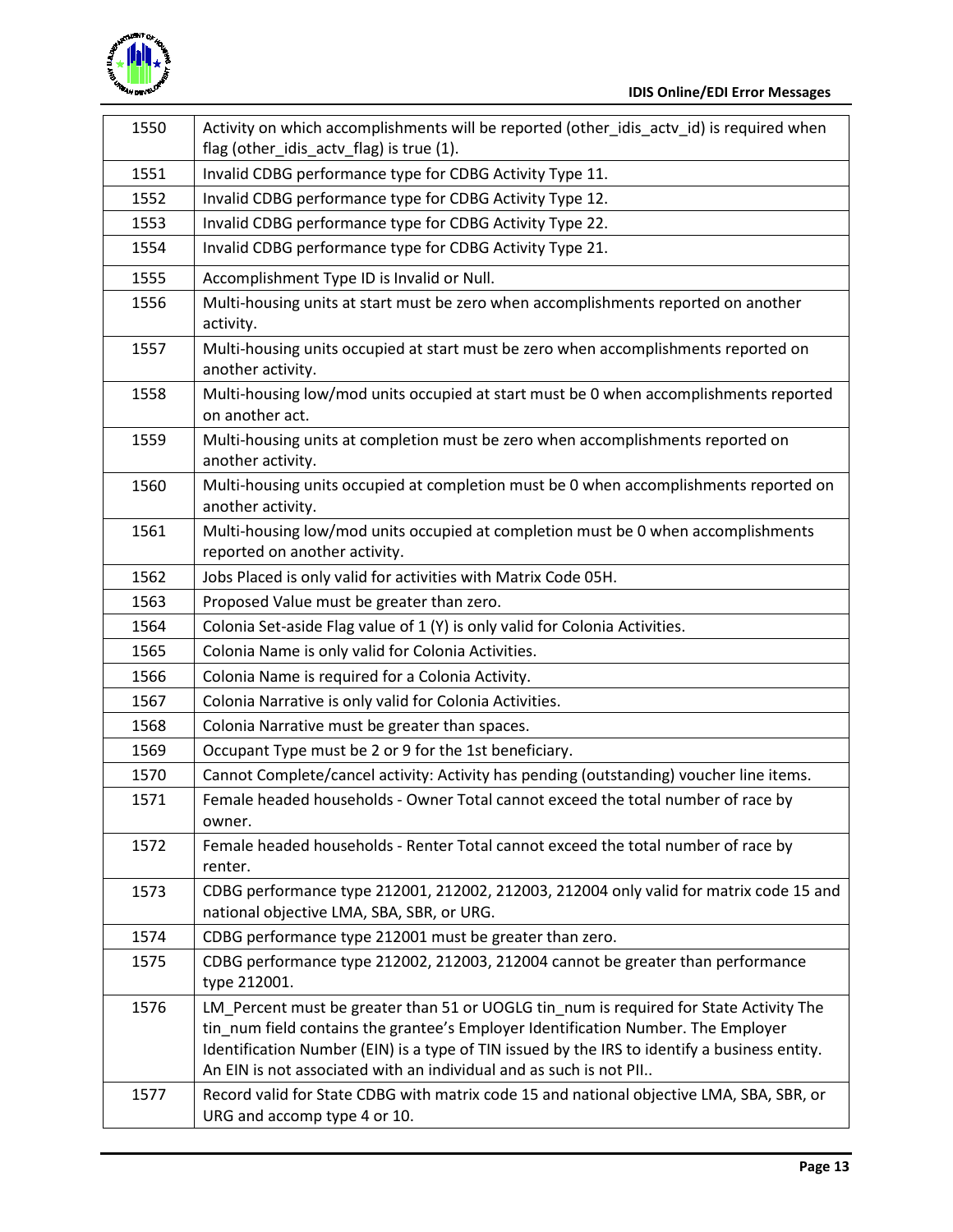

| 1578 | CDBG performance type 212001 must be greater than zero.                                    |
|------|--------------------------------------------------------------------------------------------|
| 1579 | Actual_Val is invalid for matrix code/national objective code combination.                 |
| 1580 | Ps_persons invalid for matrix code/national objective code combination.                    |
| 1581 | Criteria to fund activity not met for Entitlement.                                         |
| 1582 | CDBG Code Enforcement Narrative is required.                                               |
| 1583 | Criteria to fund activity not met for Entitlement.                                         |
| 1584 | Invalid Lead Paint Type ID.                                                                |
| 1585 | Lead Paint Type ID cannot be NULL when Lead Paint Action ID is populated.                  |
| 1586 | Invalid Activity Type for Lead Paint Action.                                               |
| 1587 | Invalid Lead Paint Action ID.                                                              |
| 1588 | Invalid Activity Type for Lead Paint Type.                                                 |
| 1589 | Lead Paint Action ID is Invalid when Lead Paint Type is Exempt.                            |
| 1590 | Invalid Lead Paint Action ID for Acquisition Only Activity Type.                           |
| 1591 | Invalid Lead Paint Action ID for Acquisition/Rehabilitation Activity Type.                 |
| 1592 | Invalid Lead Paint Action ID for Rehabilitation Activity Type.                             |
| 1593 | Total number of beneficiaries reported for all years must equal total number of addresses. |
| 1594 | Total number of actual accomplishments for all years must equal total number of            |
|      | addresses.                                                                                 |
| 1595 | Invalid CDBG Activity Criteria for Transaction.                                            |
| 1596 | HPRP activity cannot be completed using EDI.                                               |
| 1597 | HESG activities are invalid for this transaction.                                          |
| 1598 | Valid values for HESG Activity Category are 1, 3, 6, 7, 8 and 9.                           |
| 1599 | HESG Transaction is invalid for a previously assigned ESG or HPRP activity.                |
| 1600 | Valid values for ESG Secondary Activity Category are 3, 4, 5, 6, 7 and 8.                  |
| 1601 | Invalid ESG Secondary Activity Category.                                                   |
| 1602 | Delete Failed - Record does not exist in actv_esg_cat2.                                    |
| 1603 | Invalid Matrix Code\National Objective Code\Accomplishment Type for this transaction.      |
| 1604 | Housing Rehabilitation item Perform Emergency Housing Repairs must be selected.            |
| 1605 | Lead Paint Units cannot be greater than actual value or sum of Owners and Renters.         |
| 1606 | Invalid CDBG Activity Category and CDBG Activity Type combination.                         |
| 1607 | Activity HESG completion validation is disabled but activity has HESG data.                |
| 1608 | Activity has HESG path but no draws from HESG money.                                       |
| 1609 | Lead Paint Data cannot be captured for a CDBG-R activity.                                  |
| 1610 | Invalid CDBG Activity Type and Lead Paint Action combination.                              |
| 1611 | Transaction is only valid when Lead Paint Type (Housing constructed before 1978) exists.   |
| 1612 | Valid values for CDBG Activity Type are 1, 3 and 4.                                        |
| 1613 | Value cannot be greater than total # units reported for Units constructed before 1978.     |
| 1614 | HOPWA Amount must be greater than zero when HOPWA Sponsor is populated.                    |
| 1615 | Data for Activity Categories 21, 22 and 23 can only be submitted Online.                   |
| 1616 | Facility Type Other Description (MSG013) must be greater than spaces.                      |
| 1617 | Invalid housing type.                                                                      |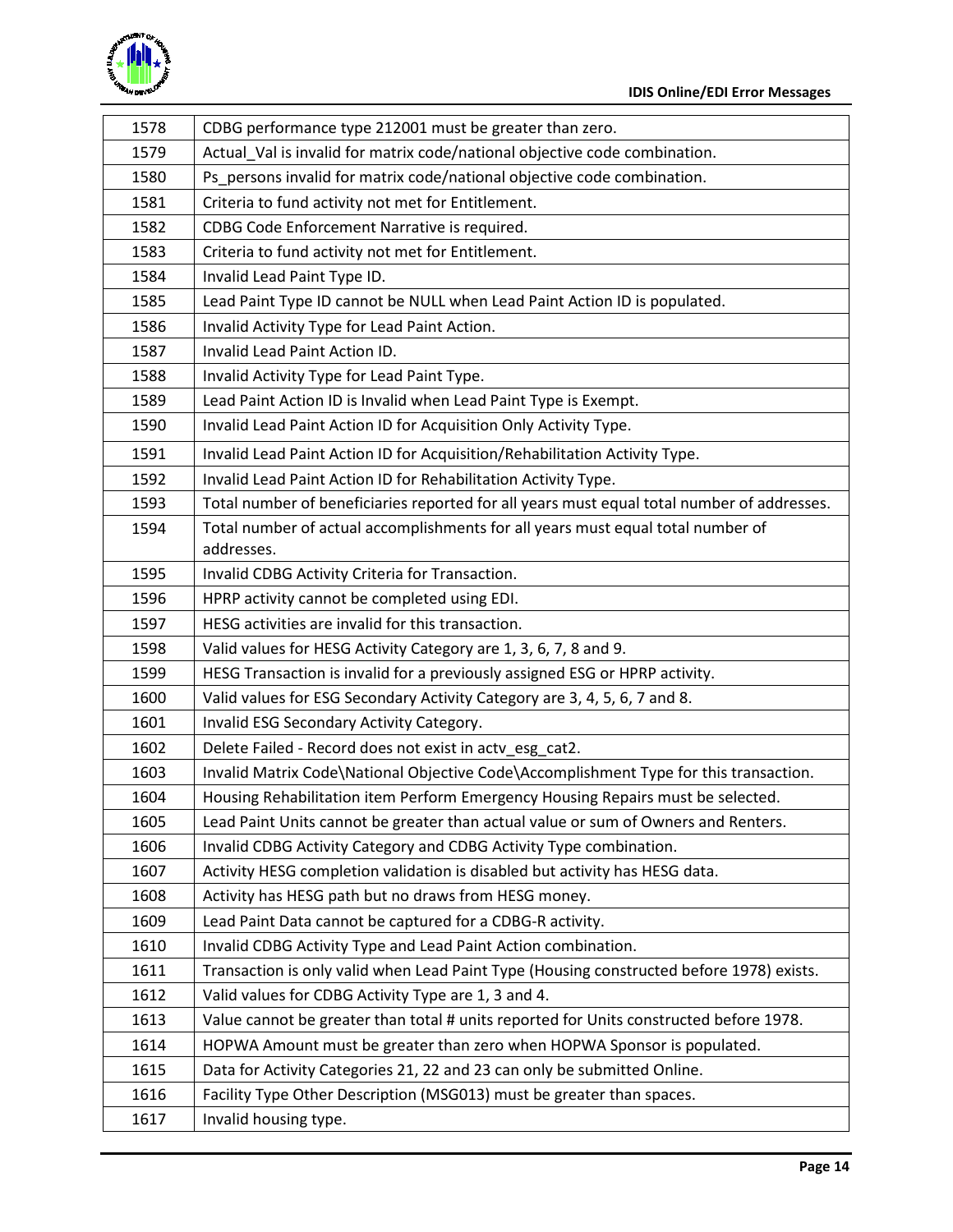

| 1618 | Housing type is only valid for Facility-based Housing - Development or Subsidy Assistance.                                                                                                                                                                                                                               |
|------|--------------------------------------------------------------------------------------------------------------------------------------------------------------------------------------------------------------------------------------------------------------------------------------------------------------------------|
| 1619 | Facility Name is only valid for Facility-based Housing - Development or Subsidy Assistance.                                                                                                                                                                                                                              |
| 1620 | Lead Paint Action Units cannot be greater than actual value or sum of Owners and Renters.                                                                                                                                                                                                                                |
| 1621 | Lead Paint Type Units cannot be greater than actual value or sum of Owners and Renters.                                                                                                                                                                                                                                  |
| 1622 | Valid values for Capital Development Project (MSG016) are 1(Yes) or 0(No).                                                                                                                                                                                                                                               |
| 1623 | Value of 1(Yes) is only valid for HOPWA Activity Category Facility-based housing subsidy<br>assistance.                                                                                                                                                                                                                  |
| 1624 | Expend Types 901, 902, 903 and 904 are only valid for HOPWA Activity category STRMU.                                                                                                                                                                                                                                     |
| 1625 | Invalid Facility Type or HOPWA Activity Category for Facility Type Other Description.                                                                                                                                                                                                                                    |
| 1626 | Only one HOPWA Administrative Activity per project is allowed.                                                                                                                                                                                                                                                           |
| 1627 | Subrecipient does not exist.                                                                                                                                                                                                                                                                                             |
| 1628 | Delete Failed - Record does not exist in actv_hopwa_sub_recip.                                                                                                                                                                                                                                                           |
| 1629 | Valid values for Waiting List Flag are 1(Yes) or 0(No).                                                                                                                                                                                                                                                                  |
| 1630 | Number Of Persons Waiting cannot be greater than zero unless Waiting List Flag is Yes.                                                                                                                                                                                                                                   |
| 1631 | Valid values for Service Flag are 1(Yes) or 0(No).                                                                                                                                                                                                                                                                       |
| 1632 | Units Placed in Service cannot be greater than Total Units in Facility.                                                                                                                                                                                                                                                  |
| 1633 | Total Units in Facility must be greater than zero.                                                                                                                                                                                                                                                                       |
| 1634 | Transaction I515 is only valid for HOPWA Activity Category Facility-based Housing<br>Development.                                                                                                                                                                                                                        |
| 1635 | actv_hopwa or acc_hopwa does not exist or invalid pgm_yr.                                                                                                                                                                                                                                                                |
| 1636 | Invalid HOPWA Lead Paint Type ID.                                                                                                                                                                                                                                                                                        |
| 1637 | Lead Paint Type is only valid for Facility-based Housing - Development or Subsidy<br>Assistance.                                                                                                                                                                                                                         |
| 1638 | Invalid HOPWA Lead Paint Action ID.                                                                                                                                                                                                                                                                                      |
| 1639 | Lead Paint Action is only valid for Facility-based Housing - Development or Subsidy<br>Assistance.                                                                                                                                                                                                                       |
| 1640 | Invalid HOPWA Performance Type.                                                                                                                                                                                                                                                                                          |
| 1641 | Performance Type 81001 is only valid with HOPWA Actv Category: 11, 12, 16 or 20.                                                                                                                                                                                                                                         |
| 1642 | Performance Type 81004 is only valid with HOPWA Actv Category: 14, 15.                                                                                                                                                                                                                                                   |
| 1643 | Performance Types 81013, 81101, or 81102 are only valid with HOPWA Actv Category: 14.                                                                                                                                                                                                                                    |
| 1644 | Transaction Is Obsolete.                                                                                                                                                                                                                                                                                                 |
| 1645 | Transaction I514 is only valid for HOPWA Actv Cat: 11, 12.                                                                                                                                                                                                                                                               |
| 1646 | UOG LG TIN is required for a state grantee activity. The UOG LG TIN field contains the<br>grantee's Employer Identification Number. The Employer Identification Number (EIN) is a<br>type of TIN issued by the IRS to identify a business entity. An EIN is not associated with an<br>individual and as such is not PII. |
| 1647 | Invalid HOPWA Activity Category for Proposed Units developed with HOPWA Funds.                                                                                                                                                                                                                                           |
| 1648 | Invalid HOPWA Activity Category for MSG007.                                                                                                                                                                                                                                                                              |
| 1649 | Invalid HOPWA Activity Category for MSG008.                                                                                                                                                                                                                                                                              |
| 1650 | Invalid HOPWA Activity Category for MSG009.                                                                                                                                                                                                                                                                              |
| 1651 | Invalid HOPWA Activity Category for MSG010.                                                                                                                                                                                                                                                                              |
| 1652 | Invalid HOPWA Activity Category for MSG011.                                                                                                                                                                                                                                                                              |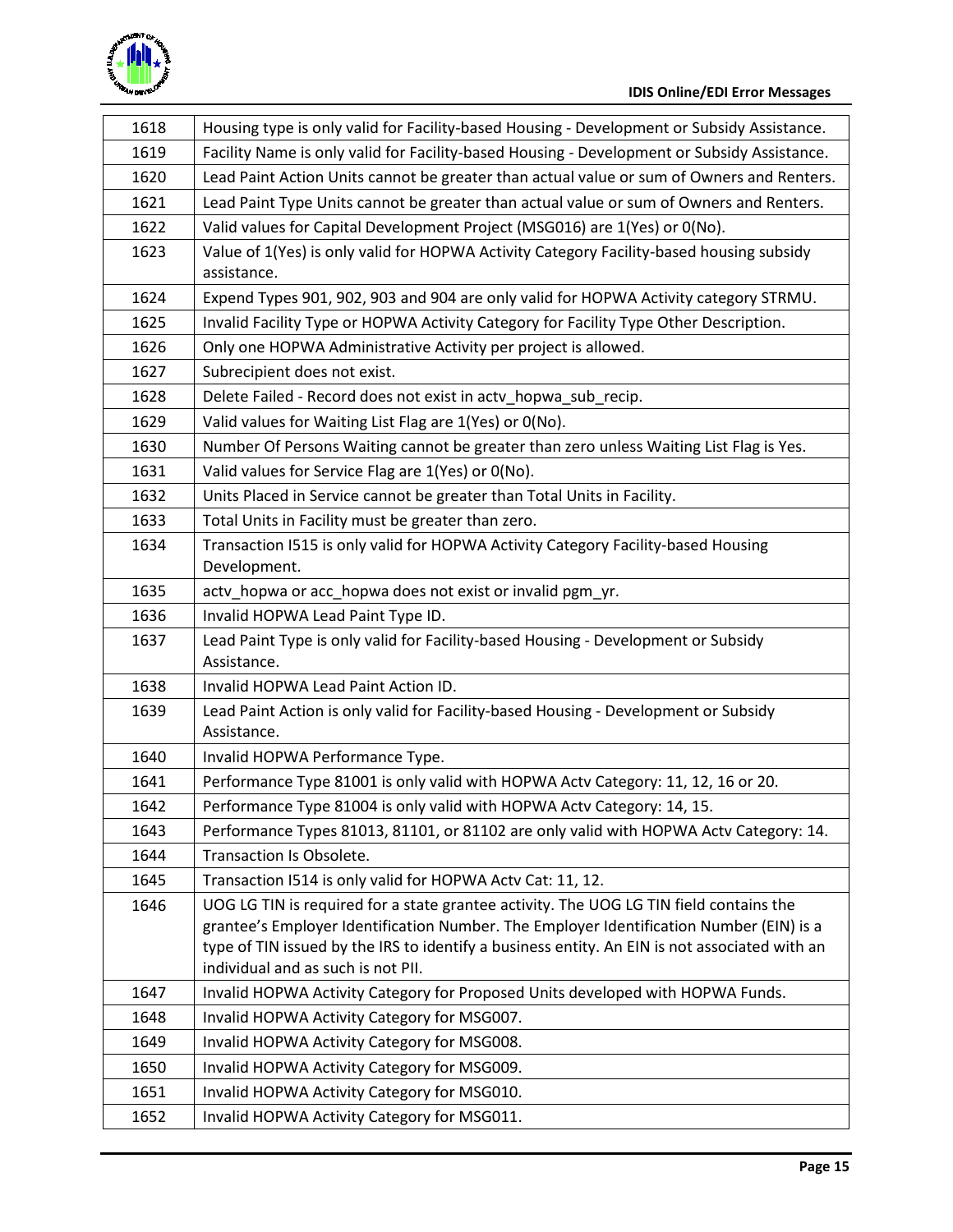

| 1653 | Invalid HOPWA Activity Category for Proposed Budget For RA.                                                                                                                                                                                                                                         |
|------|-----------------------------------------------------------------------------------------------------------------------------------------------------------------------------------------------------------------------------------------------------------------------------------------------------|
| 1654 | Activity has been blocked from making HOME additions and modifications.                                                                                                                                                                                                                             |
| 1655 | Cannot create HOME activity data. Activity(s) have been flagged for final draw or<br>infrequent draws.                                                                                                                                                                                              |
| 1656 | idis_actv_id must be > 4, activity 1 through 4 are reserved.                                                                                                                                                                                                                                        |
| 1657 | actual_val must be > 0 for at least one accomplishment year when completing an SB* or<br>URG activity.                                                                                                                                                                                              |
| 1658 | Activity cannot be canceled because draws exist for it.                                                                                                                                                                                                                                             |
| 1659 | Cannot complete this activity. The total Job LM% through all years does not meet the<br>national objective of 51%.                                                                                                                                                                                  |
| 1660 | Activity CDBG Owner total persons by income does not match Owner total by race.                                                                                                                                                                                                                     |
| 1661 | Activity CDBG Renter total persons by income does not match Renter total by race.                                                                                                                                                                                                                   |
| 1662 | National objective code should not be provided for admin matrix code.                                                                                                                                                                                                                               |
| 1663 | Accomplishment type should not be provided for admin matrix code.                                                                                                                                                                                                                                   |
| 1664 | National objective code should be provided for non-admin matrix code.                                                                                                                                                                                                                               |
| 1665 | Accomplishment type should be provided for given matrix and national objective codes.                                                                                                                                                                                                               |
| 1666 | Accomplishment type should not be provided for given matrix and national objective<br>codes.                                                                                                                                                                                                        |
| 1667 | The matrix code requires Name of Organization providing Housing Counseling under 24 CFR<br>5.100.                                                                                                                                                                                                   |
| 1668 | Organization providing Housing Counseling under 24 CFR 5.100 not found for Name<br>submitted.                                                                                                                                                                                                       |
| 1669 | Organization providing Housing Counseling under 24 CFR 5.100 not unique for Name<br>submitted.                                                                                                                                                                                                      |
| 1670 | Cannot assign Name of Organization providing Housing Counseling for this Matrix Code.                                                                                                                                                                                                               |
| 1671 | This activity has been blocked by HUD due to it not meeting the four-year project<br>completion deadline. Grantees cannot make any changes to this activity, which includes<br>editing the setup and accomplishment data, changing the activity status, increasing<br>funding, or disbursing funds. |
| 1672 | The HOME activity cannot be added because there are additional activities flagged for<br>Infrequent Draws for 12 Months or More and/or Final Draws for 120 days or More.                                                                                                                            |
| 1673 | Tenure type is not valid for HOME-ARP activity                                                                                                                                                                                                                                                      |
| 1674 | [HOME-ARP Rental] Total Years of Affordability must be greater than 15.                                                                                                                                                                                                                             |
| 1675 | [HOME-ARP Non-Congregate Shelter] Total Years of Restricted Use must be greater than<br>10.                                                                                                                                                                                                         |
| 1676 | [HOME-ARP Non-Congregate Shelter] Total Years of Restricted Use must be greater than<br>15.                                                                                                                                                                                                         |
| 1677 | The Written Agreement Execution Date cannot be in the future or after the initial funding<br>date                                                                                                                                                                                                   |
| 1678 | At least one quarterly report must be submitted                                                                                                                                                                                                                                                     |
| 1679 | One or more reported quarters are missing required data                                                                                                                                                                                                                                             |
| 1680 | There are other activities that are flagged for infrequent or final draws for this grantee.                                                                                                                                                                                                         |
| 1681 | Total HOME-ARP QP units cannot be larger than HOME-ARP assisted units                                                                                                                                                                                                                               |